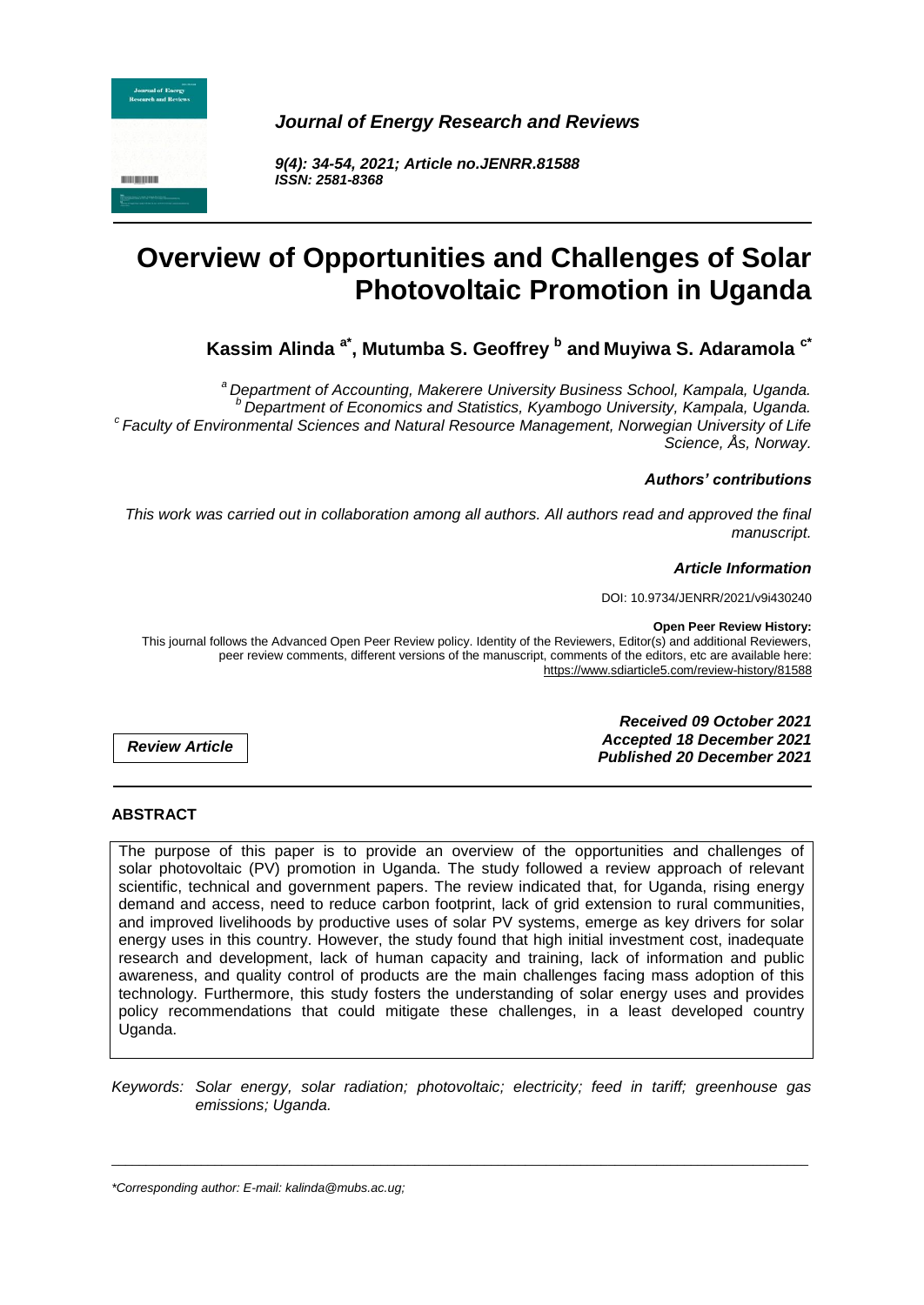#### **1. INTRODUCTION**

Africa is endowed with vast amounts of solar resources, the continents' solar energy conversion systems' markets are still in their early stages of development [1]. Solar photovoltaic (PV) is one of the viable and environmentally friendly renewable technologies that could partially and wholly replace fossil-fuels technologies as a source of electricity generation both at large-scale (utility-scale) and small-scale (decentralized and behind the meter-scale and off-grid) levels. Recent trends in solar photovoltaic and associated electronic systems development as result of improved technology and cost reduction, solar PV-based energy systems are expected to continue to play significant role in global present and future energy mix. As shown in Fig. 1, there is a steady increase in the global trend of solar PV cumulative installed capacity from about 72 GW in 2011 to 707.5 GW in 2020. Of the total renewable energy generation capacity (including hydropower power) of 2 588 GW at the end of 2019, solar PV accounted for 627 GW and CSP accounted for 6.2 GW [2].

Uganda's location astride the equator makes solar PV a viable power potential. Fig. 2 shows that there is spatial variation in solar radiation across the country, with relatively low solar radiation in western region to relatively high solar radiation in eastern and northern regions of the country. Given Uganda's total surface area of  $236040$  km<sup>2</sup>, and, on average, over 5 kWh/m<sup>2</sup>/day global solar radiation on horizontal surface, Uganda has more than 400,000 TWh of

*Alinda et al.; JENRR, 9(4): 34-54, 2021; Article no.JENRR.81588*

solar energy potential, each year falling on its surface area. This is equivalent to over 15 000 times the total primary energy consumption in Uganda in 2017, which is 0.097 Million Quad (or 28.43 TWh) [3].

Fig. 2 suggests that solar energy is the most promising and abundant resource in Uganda and the current data on solar indicates that solar energy resources in the country are situated along the equator [5] and this allows Uganda to enjoy a high insolation of close to 8hours of sunshine daily, all through the year [5].

Solar energy can be used for various applications, such as electricity generation (through solar photovoltaic and steam turbine technologies), water heating, cooking, water distillation, water pumping, drying of agricultural and animals' products and passive building heating. Despite these various potential uses of solar energy coupled with its excellent potential, even though there is recent development of utility based-solar PV, has been limited to small-scale applications (solar lanterns and chargeable lamps, residential water heating systems, water pumping) and for traditional uses.

Researchers have made efforts to elucidate the potential contribution of solar energy as key for decarbonization and enhancement of future sustainable development of the human society [6]. In Nigeria, Ohunakin et al. [7] investigated solar energy and development. The prospective motives for broad development of solar energy conversion systems in Nigeria are also examined in their paper, as are some of the barriers and



**Fig. 1. Global trend of solar PV cumulative installed capacity [2]**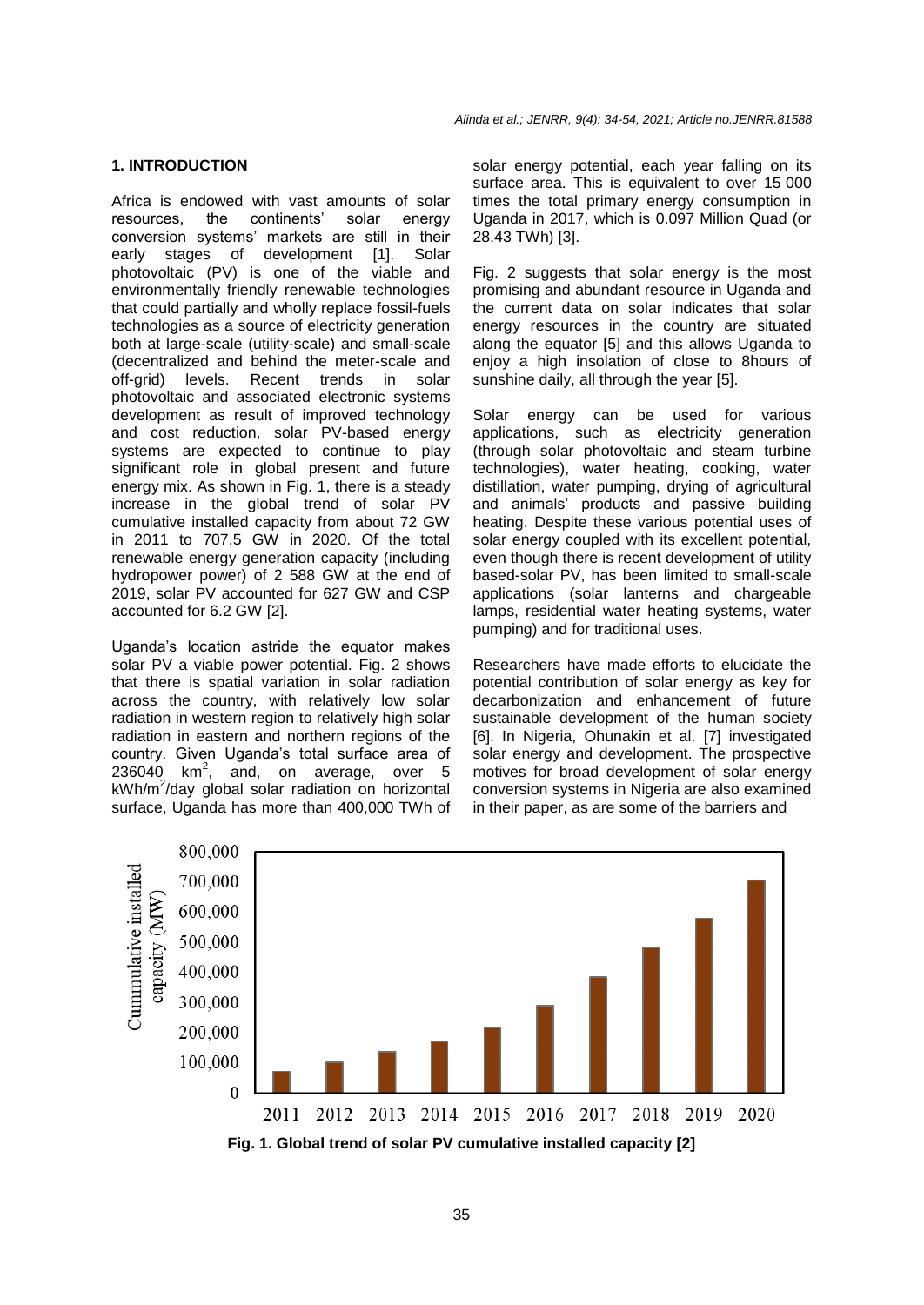

**Fig. 2. Solar Resource Map, showing global horizontal irradiation [4]**

problems, as well as procedures and policy measures to overcome the barriers and encourage the use of this resource. Kiefer and Del Río [8] on the other hand delved on the analysis of the barriers and drivers to concentrating solar power in the European Union. The results of their study suggested a need to combine different policies in order to activate the drivers and/or mitigate the barriers. Xue et al. [9] also looked into the challenges to solar photovoltaics adoption in Norway, as well as potential remedies. More specifically, Xue et al. [9] noted that the high initial costs of PVs, as well as a limited knowledge and awareness of the potential benefits, were the main barriers for people and the private sector, while limited funding, a lack of pilot projects to learn from, and risk uncertainty were the main barriers.

To this end, Do et al. [10] examined the underlying drivers and barriers for solar photovoltaic diffusion in Vietnam. Accordingly, Do et al. [10] found out that, a generous feed-in tariff (FIT) of US\$93.5/MWh for new projects, together with supporting policies such as tax exemptions, were found to be the key proximate drivers of Vietnam's solar PV boom. In addition, other drivers included, the government's desire to enhance energy self-sufficiency and the public's demand for local environmental quality. More so, Do et al. [10] observed that, limited

transmission grid capacity and complex administrative procedures were among the key barriers. Engelken et al. [11] compared the drivers, barriers, and opportunities of business models for renewable energies while Wassie and Adaramola [12] examined the socio-economic and environmental impacts of rural electrification with Solar Photovoltaic systems: Evidence from southern Ethiopia. A cross-sectional study of 605 rural households and a direct field investigation of 137 solar PVs/lanterns were used to investigate the drivers and impacts of rural electrification with solar photovoltaic (PV) systems in Ethiopia. The data was analysed using multiple linear regression and economic analysis. The adoption of solar PV systems in rural Ethiopia is increasing, according to the findings, and their impact looks to be significant.

Likewise, Irfan et al. [13] explored on the adoption of solar photovoltaic technology among Indian households, by examining the influence of entrepreneurship. According to their findings, entrepreneurship has a favourable and significant impact on the likelihood of solar photovoltaic technology adoption. The likelihood of being in the casual workforce increases with family size, residency in rural areas, and being in the informal workforce, according to the data. Age, income, and belonging to a higher caste category, on the other hand, diminish the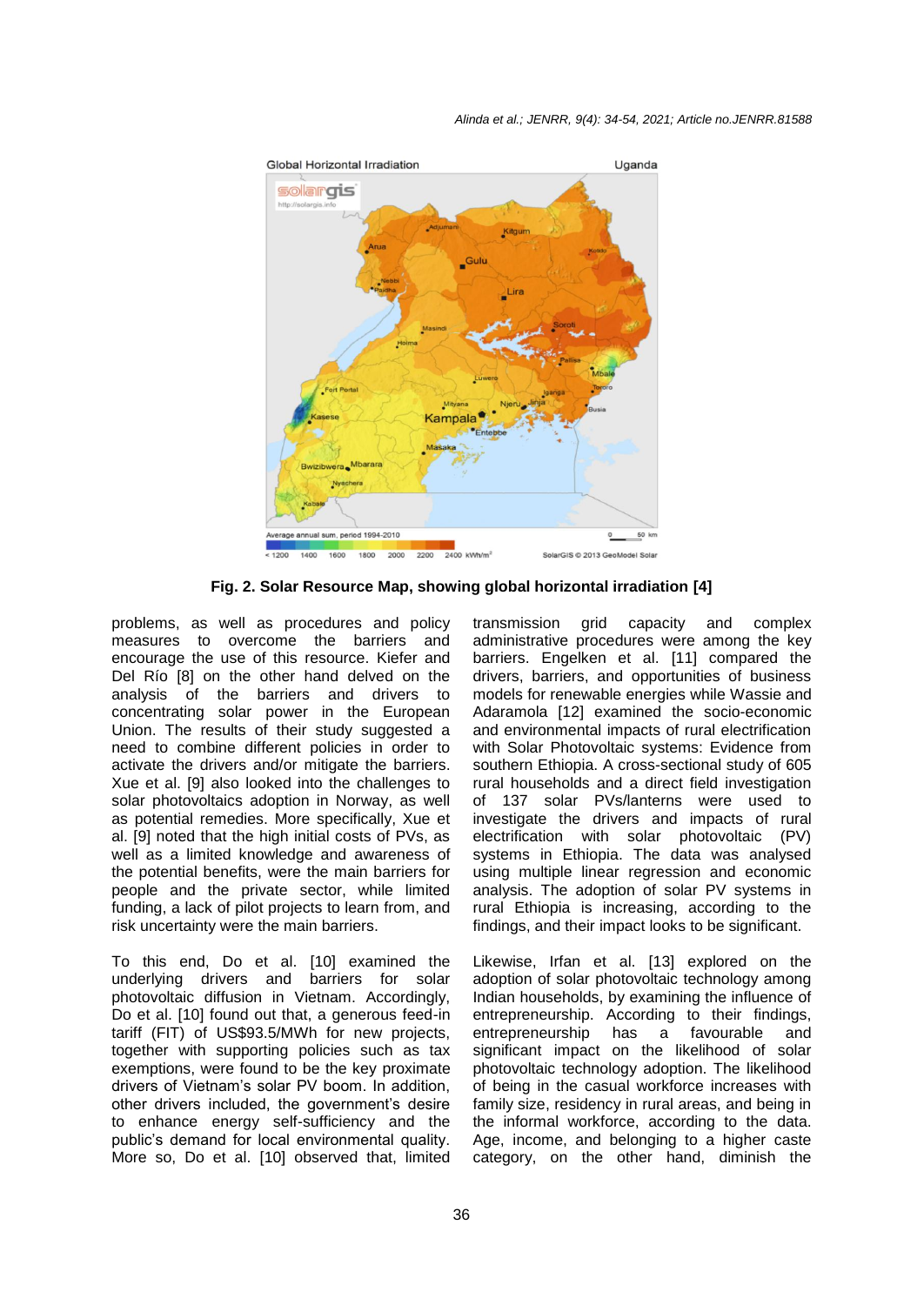likelihood. While Thomas et al. [14] studied the diffusion of solar home systems in Rwandan refugee camps. The findings revealed that solar home systems can offer households a significant advantage over existing energy solutions and are, in most circumstances, compatible with refugees' basic energy demands and expectations. However, the cost of systems was identified as one of the major impediments, and without subsidies, additional cost reductions, or payment model changes, solar home systems are unlikely to offer electricity to a large number of houses and small businesses in the camps.

Some researchers also focused on other energy resources such, pumped hydro [15], Biogas [16]. In Uganda, Aarakit et al. [17] studied adoption of solar photovoltaic systems in households, Wabukala et al., [18] reviewed the assessment of wind energy development, opportunities, and challenges, Fashina et al., [19] focused on the drivers and barriers to renewable energy applications and development while

Bhamidipati et al., [20] examined agency in transition in transnational actors in the development of the off-grid solar PV regime in Uganda. Mugagga and Chamdimba [21], examined the status of Solar PV in Uganda. They segmented the Solar PV markets, analysed challenges and suggested policy and regulatory framework, but this study lacked an in-depth analysis of the opportunities and challenges to solar energy uses in Uganda and their presentation was not adequately supported by empirical evidence. In the current study, Table 1 presents a summary of selected studies on potential, opportunities and challenges facing renewable energy technologies in different countries. The aim of this paper, therefore, is to extend on the study by [21] and highlight the main potential advantages and favourable conditions in Uganda to accelerate solar PV (and other solar energy conversion systems) development, and to discuss challenges militating against the use of this technology in the Ugandan context.

| <b>References</b>       | Title                                                                                                                                             | <b>Approach and key finding</b>                                                                                                                                                                                                                                                                                                                                                                                                                                                                                                                                                                                                                                                                                                                                                    |
|-------------------------|---------------------------------------------------------------------------------------------------------------------------------------------------|------------------------------------------------------------------------------------------------------------------------------------------------------------------------------------------------------------------------------------------------------------------------------------------------------------------------------------------------------------------------------------------------------------------------------------------------------------------------------------------------------------------------------------------------------------------------------------------------------------------------------------------------------------------------------------------------------------------------------------------------------------------------------------|
| Amir and Khan<br>$[22]$ | Assessment of<br>renewable energy:<br>Status, challenges,<br>COVID-19 impacts,<br>opportunities, and<br>sustainable energy<br>solutions in Africa | Reviewed Covid-19 impacts in the African<br>energy sector through a rigorous analysis based<br>on major issues governing sustainable solutions<br>for Africa.<br>Need for power grid restructuring, energy<br>$\bullet$<br>storage technologies, and parallel mitigation of<br>environmental factors with seasonal variations.<br>Proposed review analysis of bringing a better<br>$\bullet$<br>opportunity for all issues towards sustainable<br>solutions, which will ease the renewable energy<br>status in Africa.<br>Inevitable need to focus on having<br>strong<br>government policy frameworks and<br>proper<br>regulations.<br>Combined efforts are required in attracting<br>$\bullet$<br>foreign investments and to address feasible<br>issues like setting-up targets. |
| Aarakit et<br>al.[17]   | Adoption of solar<br>Photovoltaic in<br>households: a case<br>of Uganda                                                                           | This study employs a nationally representative<br>$\bullet$<br>data set from Uganda's National Electrification<br>Survey of 2018 to analyse factors influencing<br>households' choice of solar PV system.<br>Conditional mixed process model was estimated<br>$\bullet$<br>for quantification of associations<br>between<br>flexible payment mechanism, influential persons,<br>access to grid electricity and solar PV adoption<br>in the first stage, then type of solar PV adopted<br>in the second stage.<br>Determinants of adoption as well as type of<br>solar PV adopted are heterogeneous.<br>Specifically, flexible payment mechanism<br><b>is</b>                                                                                                                       |

**Table 1. Summary of relevant empirical studies**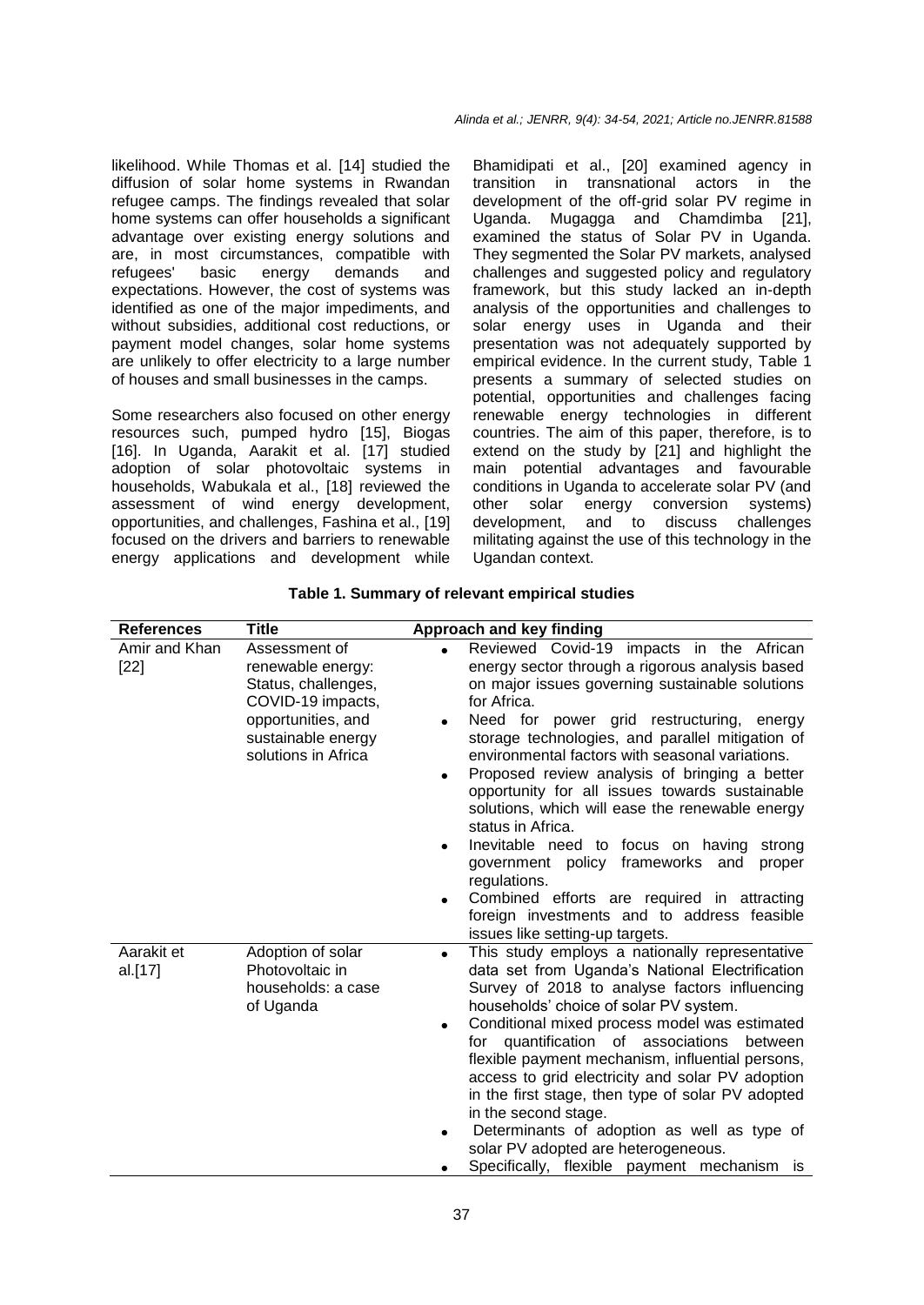| <b>References</b>                   | <b>Title</b>                                                                                                                                                                                        |                        | Approach and key finding                                                                                                                                                                                                                                                                                                                                                                                                                                                                                                                                                                                                                                                        |
|-------------------------------------|-----------------------------------------------------------------------------------------------------------------------------------------------------------------------------------------------------|------------------------|---------------------------------------------------------------------------------------------------------------------------------------------------------------------------------------------------------------------------------------------------------------------------------------------------------------------------------------------------------------------------------------------------------------------------------------------------------------------------------------------------------------------------------------------------------------------------------------------------------------------------------------------------------------------------------|
|                                     |                                                                                                                                                                                                     | $\bullet$<br>$\bullet$ | positive for uptake of solar home systems and<br>solar kit;<br>Influential people were insignificant in all cases,<br>Grid access was negatively associated with<br>uptake of both solar kits and solar home<br>systems.<br>Rural residence, income, type of house are<br>significant drivers of solar PV type adopted.<br>Conversely, education attainment was positive<br>and significantly associated with adoption but<br>insignificant for type of solar PV adopted.<br>Sex of household head was significant for<br>uptake of solar kit.                                                                                                                                  |
| Maka et al. [23]                    | Solar photovoltaic<br>(PV) applications in<br>Libya: Challenges,<br>potential,<br>opportunities, and<br>future perspectives.                                                                        | $\bullet$              | A general overview of the solar PV in Libyan<br>energy generation was given.<br>Paper highlighted the energy challenges that<br>faced the Libyan state, and the possibility to<br>diagnose and suggest a strategy to develop and<br>find solutions.<br>The study addresses the current situation of<br>solar photovoltaic power in Libya, the use of<br>solar energy, and proposed strategies adopted<br>by Libya to encourage future applications of<br>solar<br>photovoltaic<br>energy<br>and<br>electricity<br>generation.<br>The study investigated an opportunity to exploit<br>solar PVs to meet the deficiency in energy<br>demand and by the affordable way.            |
| Mugisha et al.<br>$[24]$            | Assessing the<br>opportunities and<br>challenges facing the<br>development of off-<br>grid solar systems in<br>Eastern Africa: The<br>cases of Kenya,<br>Ethiopia, and<br>Rwanda.                   | $\bullet$              | The paper provided a comparative analysis of<br>the electrification experiences of three countries<br>(Kenya, Ethiopia, and Rwanda) in terms of<br>of funding,<br>sources<br>the challenges,<br>and<br>opportunities they have been experiencing as<br>well as an analysis of policy implications.<br>Results showed that off-grid solar systems<br>improve health, ICT, and micro-enterprises in<br>rural areas.<br>The authors suggested that governments in<br>these countries should generate more robust<br>developmental schemes that provide income to<br>rural people that pushes them above the poverty<br>line and enables them to afford off-grid solar<br>products. |
| Xue et al. [9]<br>Sadat et al. [25] | Barriers and potential<br>solutions to the<br>diffusion of solar<br>photovoltaics from<br>the public-private-<br>people partnership<br>perspective - Case<br>study of Norway<br>Barrier analysis of |                        | The paper investigated the main barriers to<br>diffusing photovoltaics for residential buildings<br>from the public sector, private sector, and the<br>people's perspectives in Norway.<br>It was reported that the high initial costs of PVs<br>and limited information and awareness of the<br>possible benefits are the main barriers for the<br>people.<br>For the private sector, limited funding, and few<br>pilot projects to learn from, as well as risk<br>uncertainty are the main barriers.<br>The paper assessed barriers of solar PV                                                                                                                               |
|                                     | solar PV energy                                                                                                                                                                                     |                        | development using multi criteria decision making                                                                                                                                                                                                                                                                                                                                                                                                                                                                                                                                                                                                                                |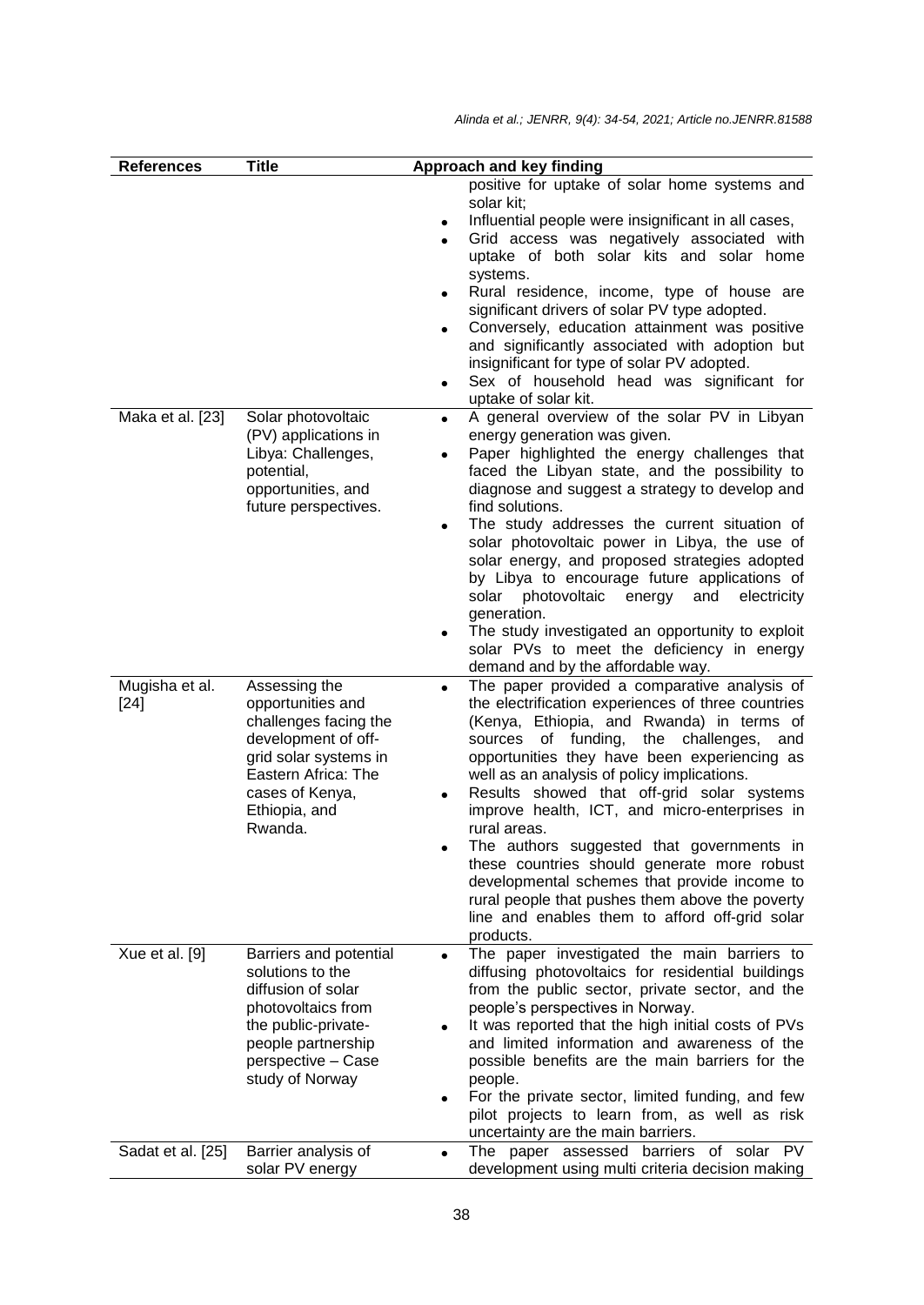| <b>References</b>        | <b>Title</b>                                                                                       | Approach and key finding                                                                                                                                                                                                                                                                                                                                                                                                                                                                                                                                                                                                                                                                                                                                                                                                                                                                                                  |
|--------------------------|----------------------------------------------------------------------------------------------------|---------------------------------------------------------------------------------------------------------------------------------------------------------------------------------------------------------------------------------------------------------------------------------------------------------------------------------------------------------------------------------------------------------------------------------------------------------------------------------------------------------------------------------------------------------------------------------------------------------------------------------------------------------------------------------------------------------------------------------------------------------------------------------------------------------------------------------------------------------------------------------------------------------------------------|
|                          | development in the<br>context of Iran using<br>fuzzy AHP-TOPSIS<br>method.                         | (MCDM)<br>qualitative<br>methods<br>and<br>under<br>uncertainty.<br>The development of renewable energy systems<br>could be facilitated by appropriate energy<br>policies according to the recognition of major<br>barriers.<br>Findings<br>indicated that "messy economic<br>$\bullet$<br>situation" and "ineffective bureaucracy" are the<br>most barriers hindering the development of PV<br>energy production in Iran. Again, "Economic and<br>financial incentives" and "mitigating bureaucratic<br>efforts for permission approval" are the most<br>effective solutions.                                                                                                                                                                                                                                                                                                                                            |
| Aly et al. [26]          | Barriers to large<br>scale power in<br>Tanzania                                                    | Using the stakeholder-based approach, the<br>$\bullet$<br>paper aimed at identifying and analyzing the<br>underlying barriers to large scale solar power in<br>Tanzania.<br>The study employed a qualitative methodology<br>$\bullet$<br>where primary data was collected through 30<br>semi-structured interviews with experts from<br>public institutions, research institutions, private<br>investors,<br>civil<br>society<br>organisations,<br>development partners, and financial institutions.<br>Institutional barriers for the diffusion of large-<br>$\bullet$<br>scale solar power technologies were found to be<br>predominant as they trigger financial and<br>technological barriers.<br>The study consolidated the view that foreign<br>$\bullet$<br>investment<br>and<br>aid<br>directed<br>expand<br>to<br>electrification in<br>Sub-Saharan<br>Africa<br>need<br>reshaping for it to be a driving force. |
| Del Río et al.<br>$[27]$ | An overview of<br>drivers and barriers<br>to concentrated solar<br>power in the<br>European Union. | The article aimed at identifying the relevant<br>$\bullet$<br>drivers and barriers for the deployment of<br>concentrated solar power (CSP) in the EU in a<br>2030 horizon<br>Results showed that the higher "value" of CSP<br>compared to other renewable energy sources<br>(RES) was regarded as the most relevant driver,<br>followed by the policy drivers (innovation and<br>deployment support) and the significant cost<br>reductions expected for the technology.<br>The most relevant barrier was, high cost of the<br>$\bullet$<br>technology in comparison with conventional<br>power plants and other renewable energy<br>technologies, closely followed by uncertain and<br>retroactive policies.                                                                                                                                                                                                             |
| Do et al. [10]           | Underlying drivers<br>and barriers for solar<br>photovoltaic diffusion:<br>The case of Vietnam     | The paper investigated the underlying drivers of<br>$\bullet$<br>Vietnam's solar boom, barriers to further solar<br>adoption, and suitable strategies for the next<br>stage of solar adoption.<br>Forty-six<br>semi-structured<br>interviews<br>were<br>conducted<br>with<br>experts<br>from<br>government<br>international<br>organizations,<br>agencies,<br>non-<br>organizations,<br>universities,<br>governmental<br>research institutions, and industry.<br>A generous feed-in tariff (FIT) of US\$93.5/MWh                                                                                                                                                                                                                                                                                                                                                                                                          |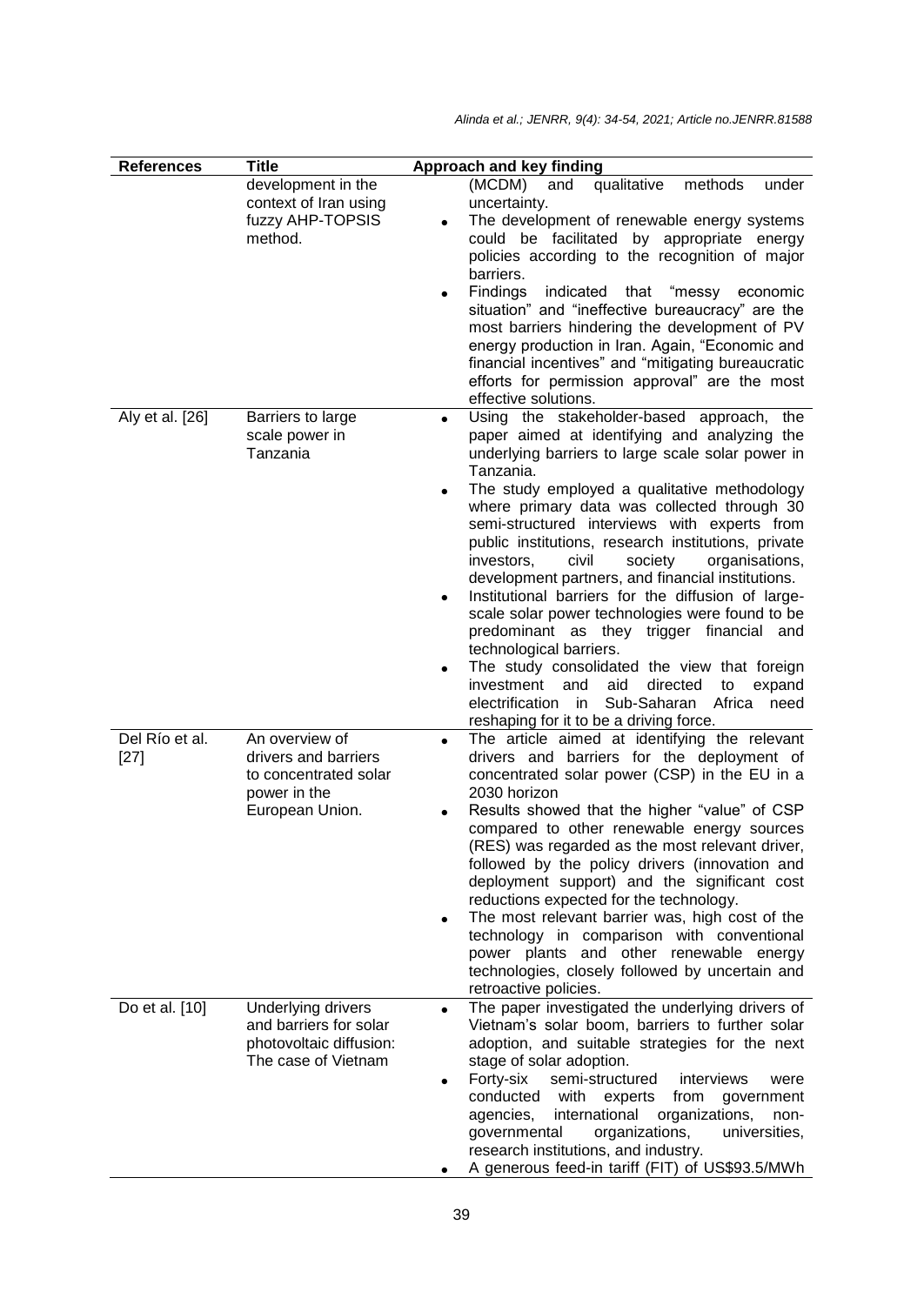| <b>References</b>                | <b>Title</b>                                                                                                | Approach and key finding                                                                                                                                                                                                                                                                                                                                                                                                                                                                                                                                                                                                                                                                                                                                                                                                                                                                                                                                                                                      |
|----------------------------------|-------------------------------------------------------------------------------------------------------------|---------------------------------------------------------------------------------------------------------------------------------------------------------------------------------------------------------------------------------------------------------------------------------------------------------------------------------------------------------------------------------------------------------------------------------------------------------------------------------------------------------------------------------------------------------------------------------------------------------------------------------------------------------------------------------------------------------------------------------------------------------------------------------------------------------------------------------------------------------------------------------------------------------------------------------------------------------------------------------------------------------------|
|                                  |                                                                                                             | for new projects, together with supporting<br>policies such as tax exemptions, are found to be<br>the key proximate drivers of Vietnam's solar PV<br>boom.<br>addition,<br>other<br>drivers<br>In.<br>include<br>the<br>government's desire to enhance energy self-<br>sufficiency and the public's demand for local<br>environmental quality.                                                                                                                                                                                                                                                                                                                                                                                                                                                                                                                                                                                                                                                                |
|                                  |                                                                                                             | Limited transmission grid capacity and complex<br>$\bullet$<br>administrative procedures are among the key<br>barriers.                                                                                                                                                                                                                                                                                                                                                                                                                                                                                                                                                                                                                                                                                                                                                                                                                                                                                       |
| Ugulu [28]                       | Barriers and<br>motivations for solar<br>photovoltaic (PV)<br>adoption in urban<br>Nigeria                  | Using interviews, data were gathered on key<br>$\bullet$<br>barriers to and motivations for PV adoption and<br>results analysed.<br>Findings indicate that the major barriers are high<br>$\bullet$<br>capital costs and lack of finance.<br>The key motivation for PV adoption was power<br>outages, energy cost-savings, awareness, and<br>access to finance.                                                                                                                                                                                                                                                                                                                                                                                                                                                                                                                                                                                                                                               |
| Carstens and<br>da Cunha [29]    | Challenges and<br>opportunities for the<br>growth of solar<br>photovoltaic energy<br>in Brazil              | This study investigated from a socio-technical<br>$\bullet$<br>perspective the emergence of Solar Photovoltaic<br>electricity (PV) in Brazil and identified challenges<br>and opportunities of PV energy in the country.<br>The research was based on primary data<br>$\bullet$<br>covering periods 2015 to 2016 including 15 in-<br>depth interviews with representing relevant<br>actors from the system.<br>The need for the dissemination of PV energy<br>$\bullet$<br>includes the establishment of long-term clear<br>goals, fiscal and financial incentives, and more<br>attractive opportunities for investors as well as<br>professional training courses.<br>Interesting to derive from the analysis was the<br>impact of the niche developments on the regime<br>the<br>landscape,<br>especially<br>and<br>in<br>the<br>establishment of a domestic PV energy industry,<br>national economic growth, local and regional<br>development, which would result from the<br>dissemination of PV energy. |
| Choudhary and<br>Srivastava [30] | Sustainability<br>perspectives-a<br>review for solar<br>photovoltaic trends<br>and growth<br>opportunities. | The paper followed a review approach to<br>$\bullet$<br>solar<br>examine<br>PV<br>trends<br>and<br>growth<br>opportunities.<br>Apart from core technology improvements, the<br>multi-perspective review provided recommended<br>for innovative policies adoption, substantial fall in<br>energy cost, social acceptance, capacity building<br>and<br>collaborations<br>for<br>future<br>energy<br>establishment.<br>Sustainability<br>perspective as a significant<br>$\bullet$<br>thought suggests a brief snapshot of fifteen<br>innovative solar energy-based solutions for<br>sustainable development.<br>Extending the portfolio of PV based cleaner<br>$\bullet$<br>energy production, requires innovation process,<br>detailed concept analysis, pilot study, and<br>demonstration.                                                                                                                                                                                                                    |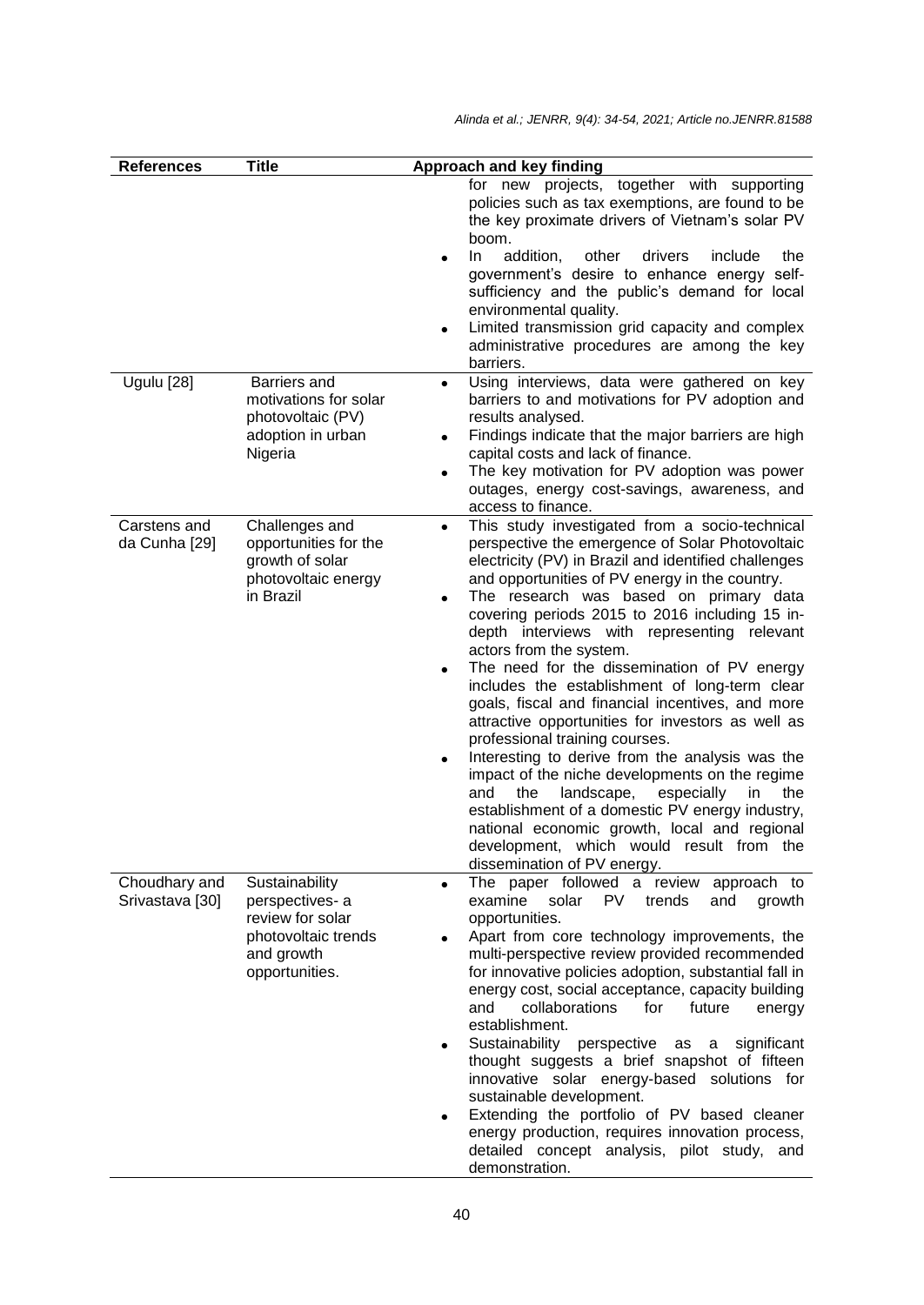| <b>References</b>                                                                                                                                                                                          | <b>Title</b>                                                                                                                                 | Approach and key finding                                                                                                                                                                                                                                                                                                                                                                                                                                                                                                                                                                                                                                                                                                                                                                                                                                                                                                             |  |  |
|------------------------------------------------------------------------------------------------------------------------------------------------------------------------------------------------------------|----------------------------------------------------------------------------------------------------------------------------------------------|--------------------------------------------------------------------------------------------------------------------------------------------------------------------------------------------------------------------------------------------------------------------------------------------------------------------------------------------------------------------------------------------------------------------------------------------------------------------------------------------------------------------------------------------------------------------------------------------------------------------------------------------------------------------------------------------------------------------------------------------------------------------------------------------------------------------------------------------------------------------------------------------------------------------------------------|--|--|
|                                                                                                                                                                                                            |                                                                                                                                              | The development strategies would overcome the<br>barriers to development and advance the<br>implementation process.<br>The energy innovation system is never an easy<br>$\bullet$<br>process due to the complexity of technological<br>success, public acceptance and environmental<br>sensitivity, which affects the product supply<br>chain.                                                                                                                                                                                                                                                                                                                                                                                                                                                                                                                                                                                       |  |  |
| Kiefer and del<br>Río [8]<br>Ohunakin et al.                                                                                                                                                               | Analyzing the<br>barriers and drivers<br>to concentrating solar<br>power in the<br>European<br>Union. Policy<br>implications<br>Solar energy | The paper aimed at empirically identifying and<br>ranking the drivers and barriers to the<br>deployment of concentrated solar power (CSP)<br>in the EU in the past and the future at two<br>different levels of analysis: System/grid or macro<br>level and project/investment or micro level.<br>An expert elicitation and an investors' survey<br>were carried out for this purpose. The results<br>differed across the two levels (experts and<br>investors), time frames and CSP designs.<br>The survey of investors highlights the relevance<br>of dispatchability, key technology and investors'<br>features as drivers, and stress the importance of<br>administrative processes, construction permits<br>and grid connection as barriers.<br>The results suggest the need to combine<br>different policies in order to activate the drivers<br>and/or mitigate the barriers.<br>In this study, current perspectives of solar |  |  |
| $[7] % \includegraphics[width=0.9\columnwidth]{figures/fig_10.pdf} \caption{The 3D (black) model for the estimators in the left and right. The left and right is the same as in the right.} \label{fig:2}$ | applications and<br>development in<br>Nigeria: Drivers and<br>barriers                                                                       | $\bullet$<br>energy utilization as a renewable energy option<br>in Nigeria are examined and discussed from the<br>standpoint of sustainable development.<br>possible<br>motivations<br>for<br>The<br>extensive<br>$\bullet$<br>development of<br>solar<br>conversion<br>energy<br>systems in Nigeria are also discussed and some<br>of the barriers and challenges are presented.<br>Steps and policy measures to overcome the<br>barriers and facilitates the utilization of this<br>resource are suggested.                                                                                                                                                                                                                                                                                                                                                                                                                        |  |  |
| George et al.<br>$[31]$                                                                                                                                                                                    | Review of solar<br>energy development<br>in Kenya:<br>Opportunities and<br>challenges                                                        | This review paper focuses on four major aspects<br>solar electrification in Kenya:<br>of<br>$(i)$ the<br>opportunities available for solar electrification (ii)<br>barriers<br>encountered<br>main<br>solar<br>the<br>in.<br>electrification (iii) government policies governing<br>solar energy and (iv) the future panorama of<br>solar energy space.<br>It was reveals that there are enormous solar<br>energy market opportunities in Kenya with great<br>potential for investment, poverty eradication, and<br>sustainable economic development that can only<br>be realized if the government fully enforces the<br>energy policies, reforms<br>existing<br>energy<br>subsidies, provides favorable tax holidays and<br>implements net metering mechanism in the<br>country.                                                                                                                                                   |  |  |
| Tarai and Kale<br>$[32]$                                                                                                                                                                                   | Solar PV policy<br>framework of Indian<br>States: Overview,                                                                                  | A case study of Odisha is elaborated on how to<br>$\bullet$<br>apply the new methods to incorporate and revise<br>betterment<br>state<br>policy<br>for<br>οf<br>solar                                                                                                                                                                                                                                                                                                                                                                                                                                                                                                                                                                                                                                                                                                                                                                |  |  |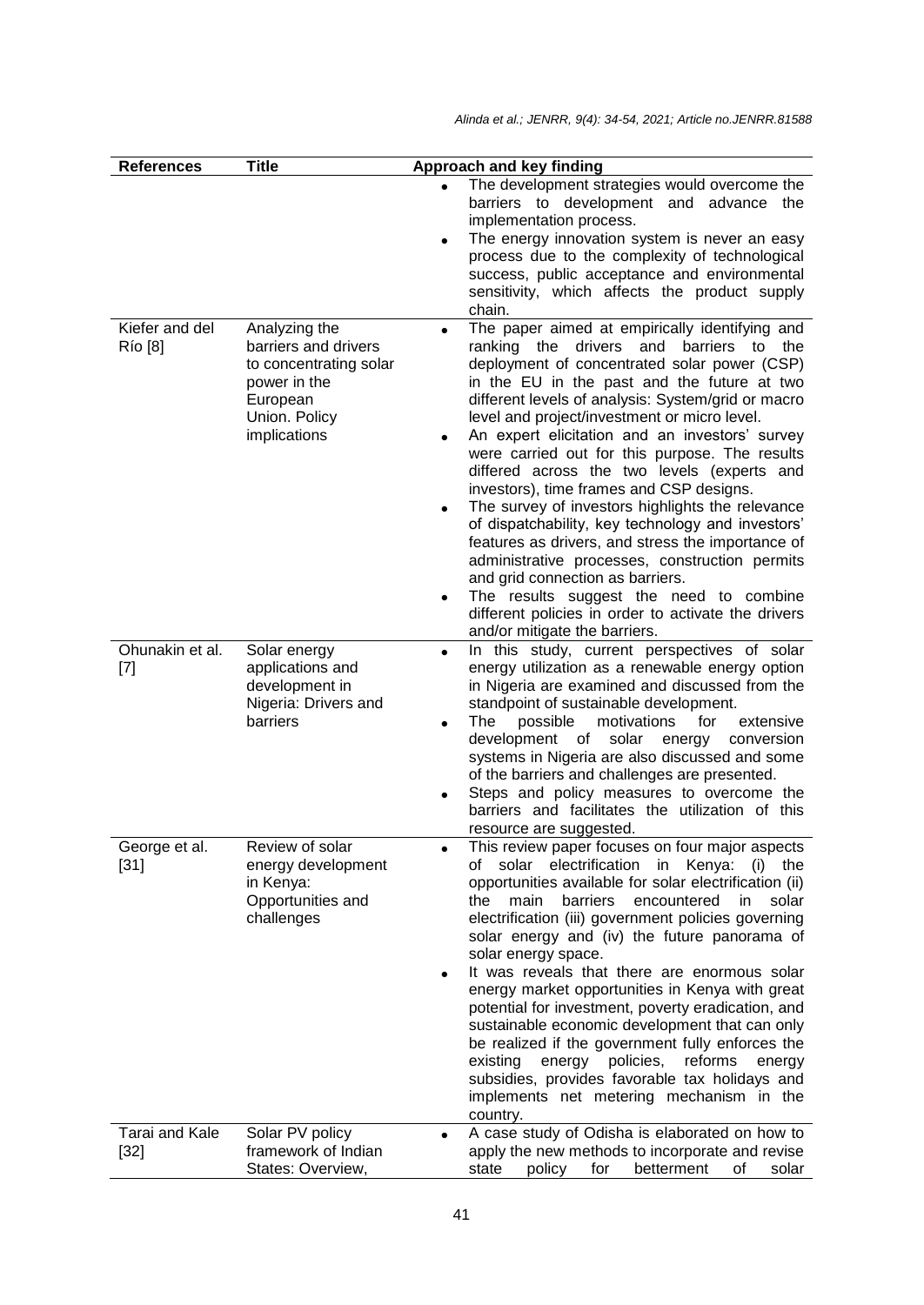| <b>References</b>                | <b>Title</b>                                                                                 | Approach and key finding                                                                                                                                                                                                                                                                                                                                                                                                                                                                                                                                                                                                                                                                                                                                                    |
|----------------------------------|----------------------------------------------------------------------------------------------|-----------------------------------------------------------------------------------------------------------------------------------------------------------------------------------------------------------------------------------------------------------------------------------------------------------------------------------------------------------------------------------------------------------------------------------------------------------------------------------------------------------------------------------------------------------------------------------------------------------------------------------------------------------------------------------------------------------------------------------------------------------------------------|
|                                  | pitfalls, challenges,<br>and improvements                                                    | improvements.<br>Improvising the state policy depends mostly on<br>$\bullet$<br>factors such as estimated PV energy potential of<br>the region, availability of useful wasteland, and<br>implementation cost.<br>The study reviews and discusses the pitfalls of<br>current solar policy framework of sixteen states<br>identify the challenges of the sector for achieving<br>the targets.                                                                                                                                                                                                                                                                                                                                                                                 |
| Mugagga &<br>Chamdimba<br>$[21]$ | A comprehensive<br>review on the status<br>of Solar PV growth in<br>Uganda                   | The challenges identified<br>include technical<br>$\bullet$<br>capacity,<br>technology<br>awareness,<br>high<br>investment, unattractive feed-in tariffs (FIT),<br>Financing associated risk, policy and regulatory<br>framework, Policy and regulatory framework,<br>Product standardization.<br>Identified opportunities includes the need for a<br>localized energy system, energy security and<br>demand, presence of institutional framework, net<br>metering, global and national demand for carbon<br>emission reduction, financing mechanism, short<br>off times,<br>creation<br>of<br>take<br>employment<br>opportunities                                                                                                                                          |
| Gorjian et al.<br>$[33]$         | Solar photovoltaic<br>power generation in<br>Iran: Development,<br>policies, and<br>barriers | Drivers for renewable energy growth in Iran<br>$\bullet$<br>include the strategies of the sixth development<br>plan, "Paris Agreement" terms (- Iran obliged to<br>reduce its GHG emissions in a range of 4% to<br>12% by 2030).<br>Specifically, for solar PV, favourable solar<br>energy resources (with annual average daily<br>solar radiation of 4.5–5.5 kWh/m <sup>2</sup> ).<br>Some of the identified challenges are insufficient<br>$\bullet$<br>industry growth, financing problems, deficient of<br>governing rules, and lack of a sustainable<br>development roadmap.<br>The authors noted that solving the identified<br>$\bullet$<br>challenges requires long-term and persisting<br>policies<br>technical<br>industrial<br>to<br>gain<br>and<br>development. |

The rest of the paper is arranged as follows: Section 2 presents the status of solar energy development in Uganda; Section 3 discusses the drivers for the development of this resource while Section 4 explores the key barriers to large-scale and widespread use of solar energy in Uganda and Section 5 suggests some measures and policies for promoting and accelerating the development of solar energy technologies in Uganda.

### **2. STATUS OF SOLAR PV DEVELOP- MENT IN UGANDA**

Historically, the traditional uses (such as drying of agriculture products and animal skins) of solar energy are known and have been exploited for many generations. However, the use of solar energy (in form of solar PV) for electricity generation in Uganda is dated to early 1980s, with the early use of solar PV system is for lighting and vaccine refrigeration in health centres [34]. Thereafter, the Uganda Railways Cooperation and Uganda Post and Telecommunication Cooperation installed about 35 kW and 30 of solar PV across the country, respectively [35] and by 1992, the total capacity of solar PV installation was equivalent to 152.5 kW with at least 538 PV installations spanned across the country [36]. By 2014, the number of solar PV systems, in Uganda was estimated at about 30,000 installations, totaling 1.25 MW capacity [37].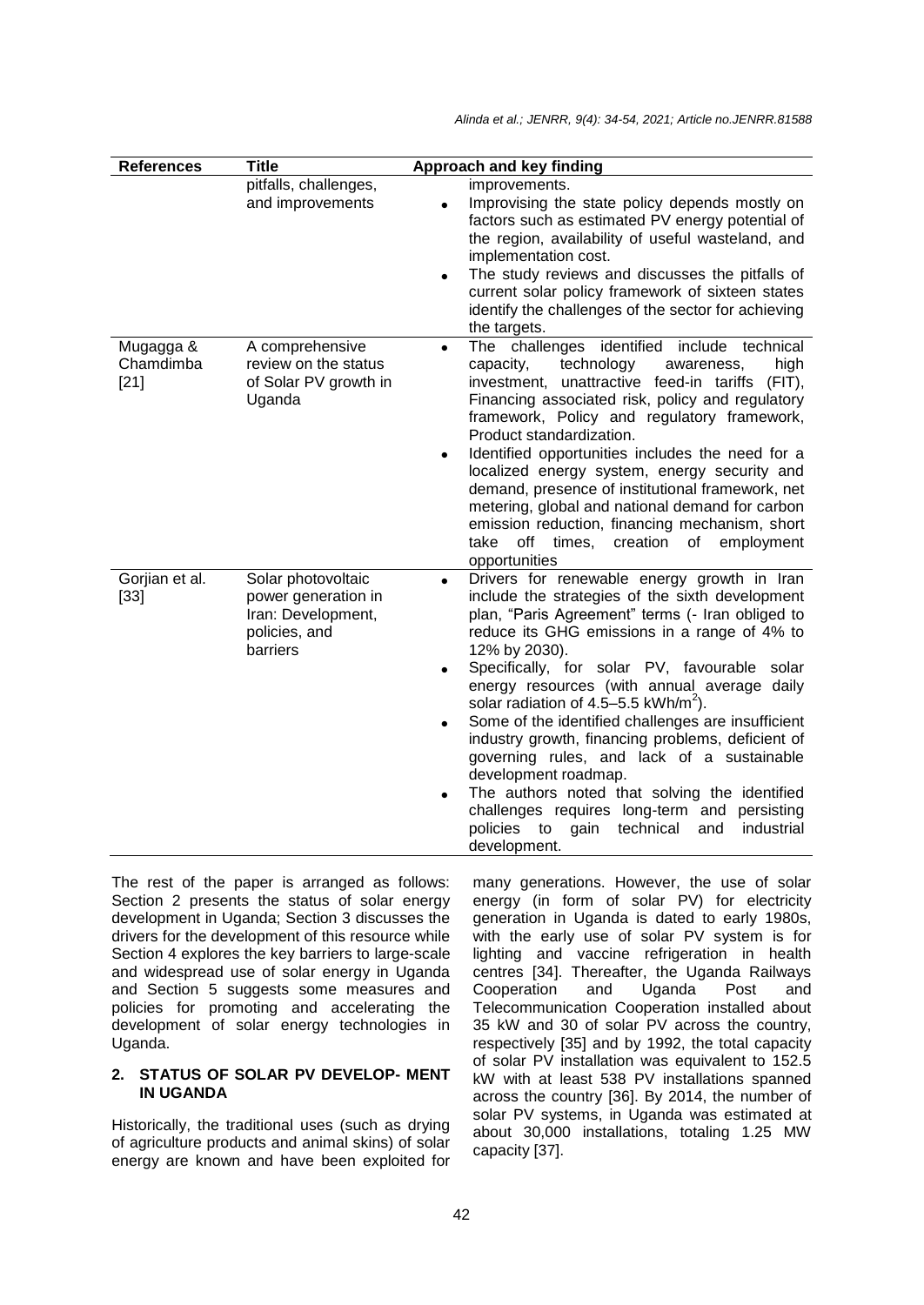| Solar power<br>station                                           | Location                               | <b>Fuel type</b>                   | <b>Installed</b><br><b>Capacity</b><br>(MW) | Year<br>completed | Owner                                             |
|------------------------------------------------------------------|----------------------------------------|------------------------------------|---------------------------------------------|-------------------|---------------------------------------------------|
| Bukuzindu<br>Hybrid Solar and<br><b>Thermal Power</b><br>Station | <b>Bukuzindu</b><br>Kalangala District | Solar<br>power &<br>Diesel<br>fuel | 0.8                                         | 2014              | KIS & Uganda<br>Development<br>Corporation        |
| Soroti Solar<br><b>Power Station</b>                             | Soroti District                        | Solar                              | 10                                          | 2016              | Access Power MEA<br>(Access), Total Eren          |
| Tororo Solar<br><b>Power Station</b>                             | <b>Tororo District</b>                 | Solar                              | 10                                          | 2017              | Simba Telecoms<br>Limited, Building<br>Energy SpA |
| Kabulasoke<br>Solar Power<br>Station                             | Kabulasoke,<br>Gomba District          | Solar                              | 20                                          | 2019              | Xsabo Power<br>Limited                            |
| Mayuge Solar<br><b>Power Station</b>                             | Bufulubi, Mayuge<br><b>District</b>    | Solar                              | 10                                          | 2019              | <b>Tryba Energy</b>                               |
| Tororo PV<br>Power project                                       | <b>Tororo District</b>                 |                                    | 10                                          | 2020              | Tororo PV Power<br>Co. Ltd                        |
| Total cumulative installed capacity                              |                                        | 60.8                               |                                             |                   |                                                   |

**Table 2. List of solar power plants operational in Uganda [38]**

The launching of the Rural Electrification Strategy and Plan (RESP) in 2001 and introduction of Feed-in tariff (FiT) by the Government of Uganda (GOU) has significantly increased utility-scale solar PV installed capacity to 60.8 MW [38]; shown in Table 2, shows the list of utility-scale solar PV power plants operational in Uganda), which represent 4.1% of total installed grid-connected power in Uganda [38] and, according to [39], to an overall installed capacity to 82.2 MW (utility-scale and small-scale applications). However, lack of coordination and data collection, actual solar PV installed capacity from various categories would be higher than the official value.

### **3. OPPORTUNITIES OF SOLAR PV DEVELOPMENT IN UGANDA**

In the wake of increased energy needs emanating from increase in the population and economic growth, improving conditions of living and government target of sustainable energy for all in 2030, there is need to find other sources of energies in Uganda, which can complement hydropower, to meet this demand in clean, efficient, reliable and affordable. Even though, the potential of non-hydro power renewable resources (such as solar energy, biomass energy, geothermal, and wind energy) in the country is huge, due to its modular nature and other factors (are discussed in this Section), the focus of this paper is on solar Photovoltaic (PV) technology. Consequently, the following section

presents the main drivers for development of this energy resource in Uganda for various applications.

# **3.1 Energy Demand Growth and Improved Clean Energy Access**

The approved Government of Uganda Vision 2040 development plan anticipated an increase in the country's power generation from the 822 MW (in 2012) to about 41 800 MW (by 2040) and electricity consumption per capita to 3668 kWh/year [40]. The proposed distribution of installed capacity of power generation by 2040 is shown in Table 3. Renewable energy resources are expected to contribute 12 700 MW (30.4%) to national grid in 2040. Furthermore, it can be deduced from this table that, solar energy resource is expected to provide about 5000MW (12%) of the Uganda's installed power capacity by 2040 and 39.4% of renewable-based power capacity. However, the current installed capacity of utility-scale solar energy-based power is 1.2% of 5 000 MW (of 2040 target). To meet this target, therefore, there is great opportunity to investment in solar energy resource for various uses by individuals as well as private and public organizations in this country.

According to Ministry of Energy and mineral development strategic development plan 2014/15 – 2018/2019 [41], electricity demand has been growing at an average of 10% per year. As such, with this enormous increase in demand for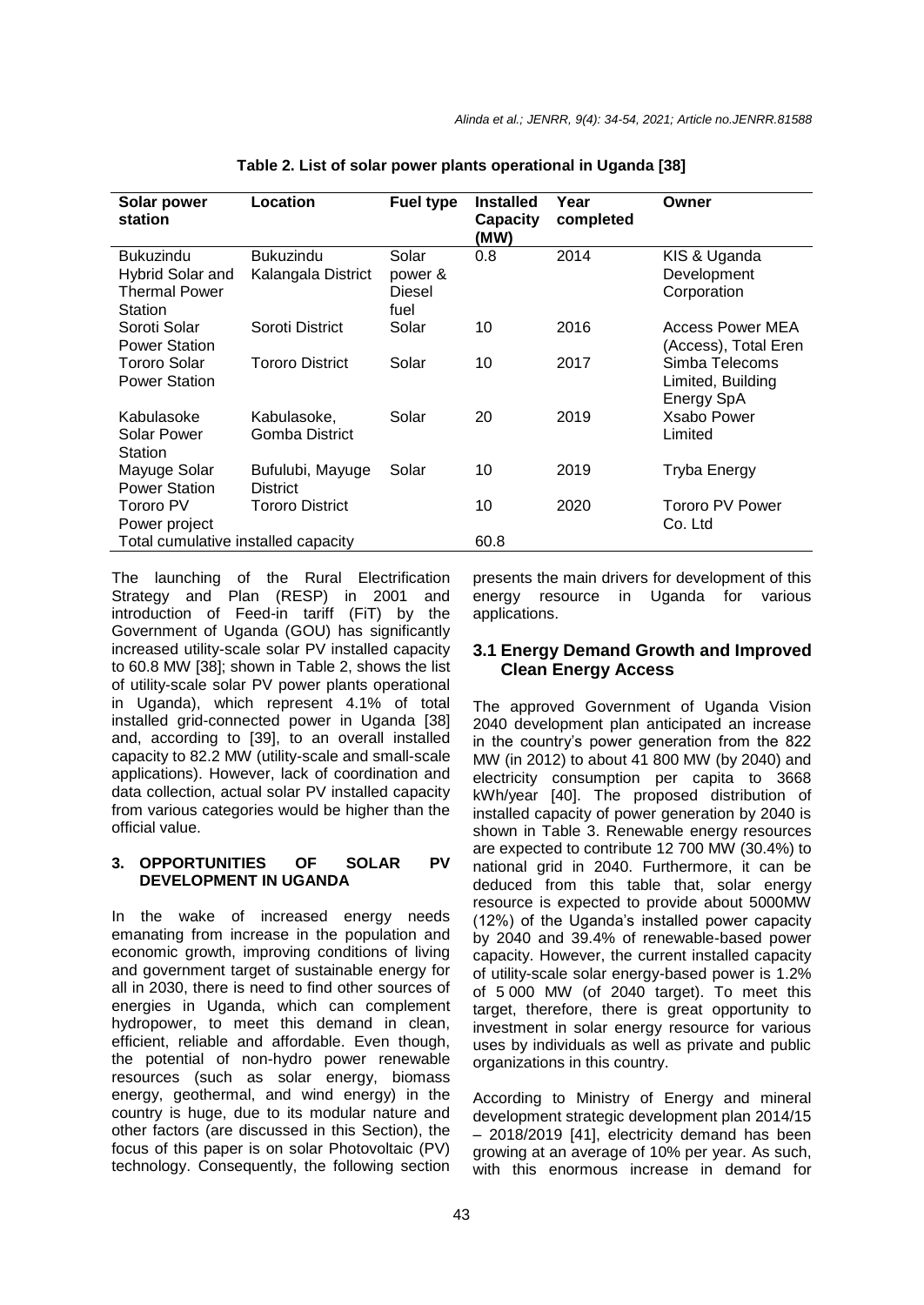electricity and supply-side opportunity, the development of solar energy in Uganda could serve supplementary role as source of energy for premises with access to grid electricity and major source of electricity for premises without electricity access (especially in rural areas). Otherwise, households and premises with unreliable supply and lack of electricity may tend to meet their growth in demand with the use of firewood and charcoal, which are unsustainable sources of energy as they pose a serious detriment to the environment.

Solar PV has proved very successful in providing energy services to the remote and inaccessible areas of Uganda, such as on islands and mountainous areas. Such areas include Kalangala Islands and the hills of Kigezi in Kabale, Kisoro, Mbale, Bududa and many other remote places where the national grid has not been built due to associated costs of grid extension. Thus, applying solar energy technologies in these islands and mountains would serve as the most viable option in providing electricity to these locations. Furthermore, it is possible to combine solar

energy technology with other energy resources to produce hybrid power plant. The 1.6 MW Solar-Thermal hybrid power established at Bugala Island, in Kalangala District (in Uganda), is one such of hybrid power plant. This power plant is supplying electricity to over 40 out of 49 villages on this Island.

Moreover, some solar energy conversion systems are very portable, available in different modular capacities and are easy to install (see Fig. 3). For examples, (1) solar PV modules come in different sizes ranging from less 5W to over 300 W; (2) solar heater technologies come in different sizes; (3) solar kits for charging the battery and for lighting appears in different sizes and contain number of plugging outlets. Therefore, based on their energy need and economic ability, individual and organizations can buy and install these systems. Consequently, solar energy conversion systems can be used as soothing factor for energy generation and supply as well as improving access to clean electricity, especially in rural communities, in the country.

| Table 3. Present and future cumulative power generation in Uganda [42] |  |  |  |  |  |  |  |  |  |
|------------------------------------------------------------------------|--|--|--|--|--|--|--|--|--|
|------------------------------------------------------------------------|--|--|--|--|--|--|--|--|--|

| Source of<br>energy  | Current installed capacity (MW),<br><b>Jan 2020</b> | Proposed installed capacity (MW),<br>2040** |
|----------------------|-----------------------------------------------------|---------------------------------------------|
| Hydropower           | 1 010.7                                             | 4 500                                       |
| Geothermal<br>energy | 0                                                   | 1 500                                       |
| Solar energy         | 60.8                                                | 5 0 0 0                                     |
| Cogeneration         | 96.2                                                | 1 700                                       |
| Peat energy          | 0                                                   | 800                                         |
| <b>Nuclear</b>       | 0                                                   | 24 000                                      |
| Thermal              | 101.1                                               | 4 300                                       |
| Total                | 1 268.9                                             | 41 800                                      |

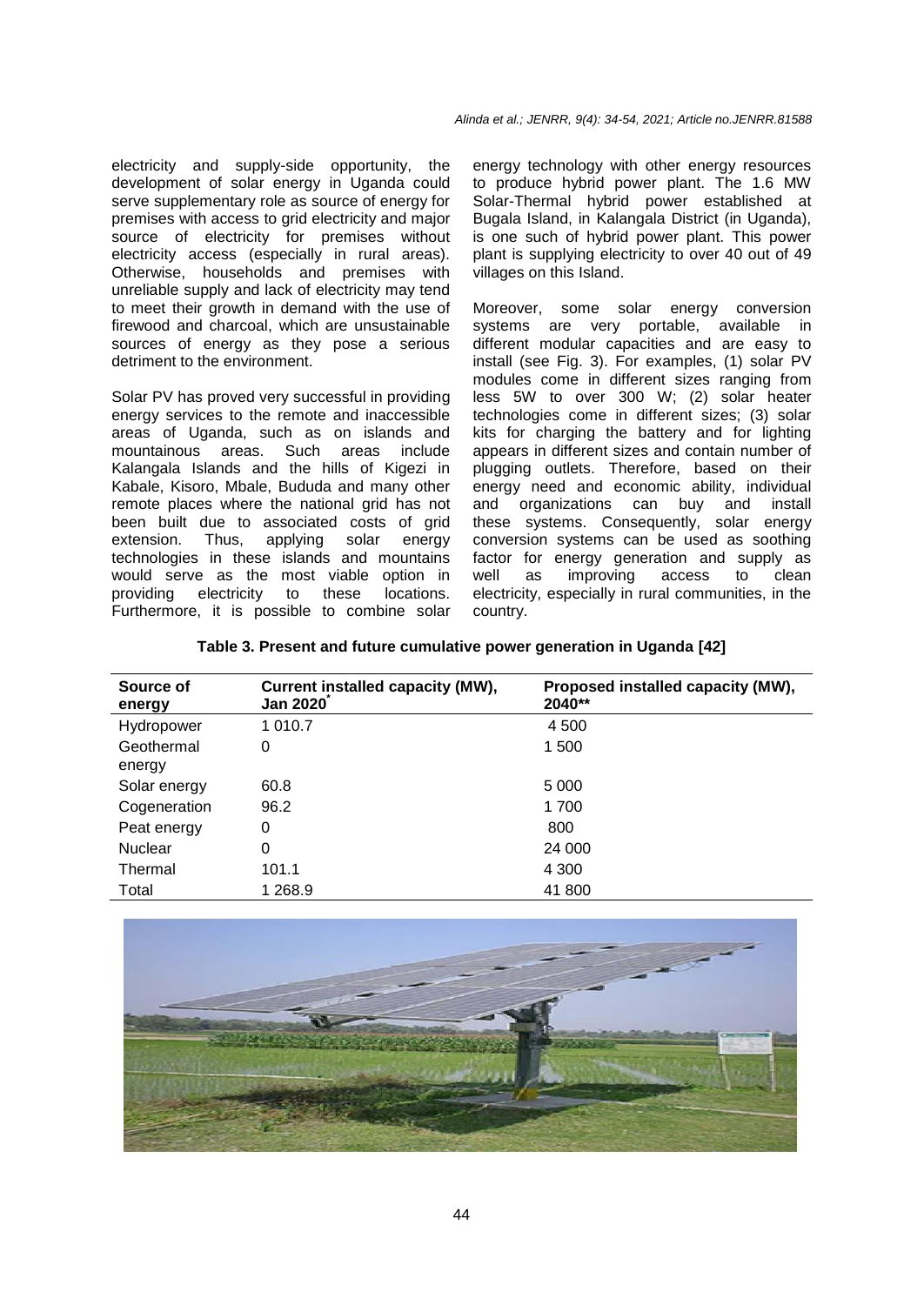

**Fig. 3. Photos showing different solar PV modules.**

# **3.2 Reducing the Carbon Footprint**

During the 2020/2021 fiscal year, agriculture sector accounted for about 23.7% of GDP, and 31% of export earnings in Uganda [43], and hence, this sector is very important sector for Uganda's economy. Because of the industrialization of agriculture, most food is now produced at large-scale, with centrally located facilities, which uses energy-intensive farming practices. Due to remote location of these facilities and unreliability supply of utility-based electricity, most of these facilities use fossil-fuelpowered energy generators to run their heavy machineries to process and refrigerate foods<br>during transportation, produce packaging during transportation, produce packaging materials, manufacture, and transport chemical inputs such as fertilizers as well as pesticides. Furthermore, some farmers rely on dieselgasoline-based water pumping systems for irrigation purposes. Therefore, the use of fossilfuels in Uganda for agriculture activities has aggravated greenhouse gas emissions (GHGs) in this country. Hence, use of renewable energy technologies, especially solar PV technology, can reduce dependence on these fossil-fuels resources, and therefore, GHGs in Uganda. For residential, non-farming commercial and industrial electricity users, adoption of solar PV can reduce health hazards through reduced indoor air pollution and noise [24]. In addition, by 2035, the transport sector would be the largest driver of growth in energy sector emissions in Uganda, followed by residential, then

manufacturing and finally construction [44]. Thus, the desire is to safeguard the environment and control emissions by intensifying the use of renewable energy-based electricity, more specifically, solar PV technologies. Solar energy could be used in powering vehicles like the recently unveiled Kira Motors' electric buses known as Kayoola buses in Uganda. In addition, in agro-processing industries such as tea processing industries, solar energy could be used for drying tea instead of using firewood. In nutshell, use of solar PV (and solar thermal systems) would be helpful in mitigating against continuous increasing in GHG emissions in Uganda.

# **3.3 Establishment of the Energy Sector Reforms and Feed-in Tariffs**

In 2002, the Government of Uganda approved the National Energy Policy (Power sub-sector reform). This reform was aimed at stimulating provision of sufficient, consistent, and costeffective power supply in Uganda to meet the increasing energy demand, as well as to promote efficient operations of the power sector with the aim of driving energy access [45]. The reform provided opportunities for private organizations, businesses, and individuals to invest and contribute electrical power generation in the country. Additionally, the reform paved way for the initiation of the Renewable Energy Policy, which drive the application and development renewable energy resources). As a result,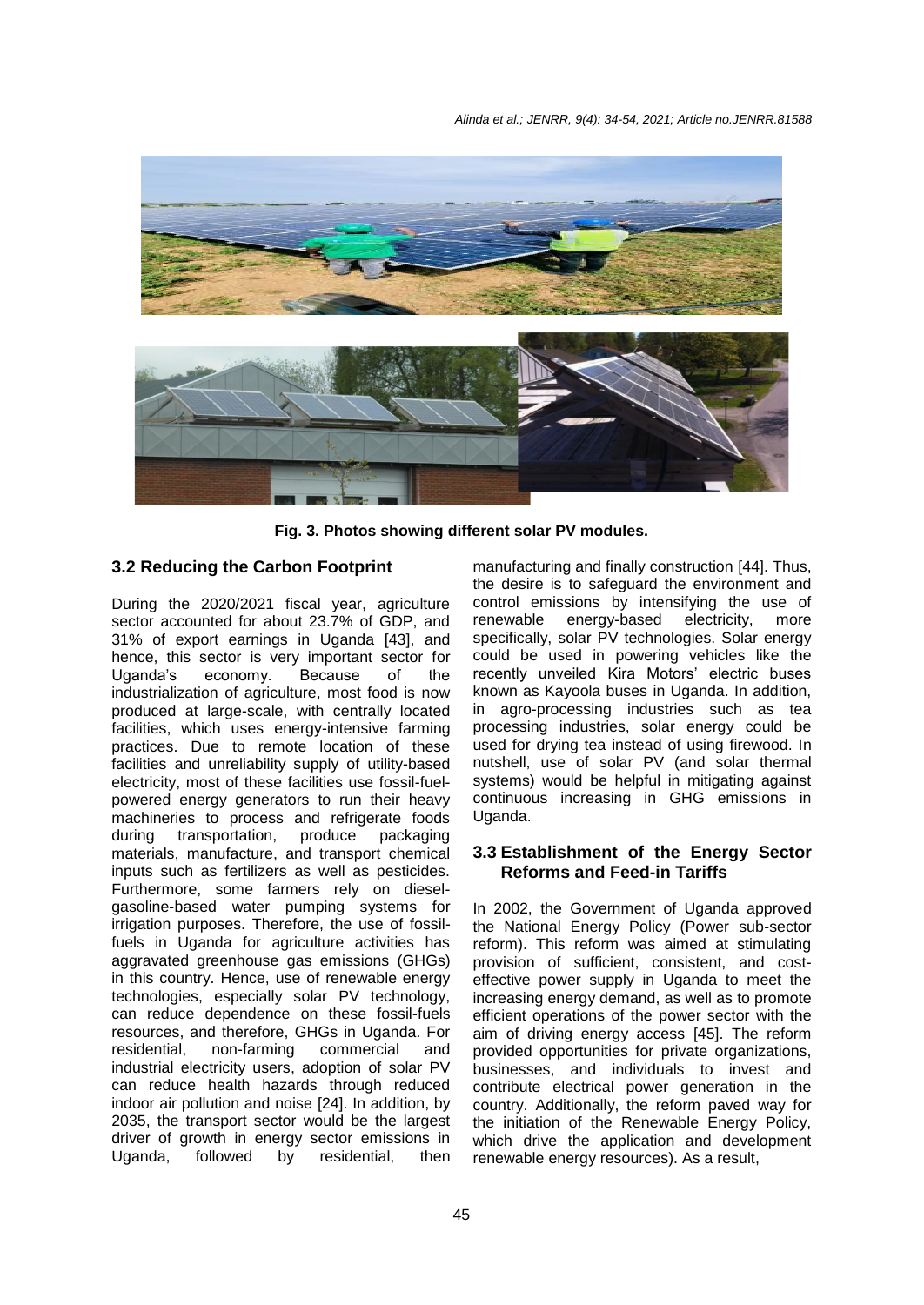| <b>Technology</b>                                                                                              | Installed capacity, IP (MW) | FiT (US\$/kWh)    |  |  |
|----------------------------------------------------------------------------------------------------------------|-----------------------------|-------------------|--|--|
|                                                                                                                | $10 < IP \le 20$            | 0.0751            |  |  |
| Hvdro                                                                                                          | $5 < IP \le 10$             | $0.0792 - 0.0751$ |  |  |
|                                                                                                                | $0.5 <$ IP $\leq 5$         | 0.0792            |  |  |
| Bagasse (co-generation)                                                                                        | $0.5 <$ IP $\leq 20$        | 0.0793            |  |  |
| Solar PV                                                                                                       | $0.5 < IP \leq 20$          | $0.0710**$        |  |  |
| *Osmandad es a respective allegation of sects with inspectes in plantic installed especific Movimum returns on |                             |                   |  |  |

**Table 4. Current approved FiT for applicable technologies in Uganda (2019 – 2021) [47]**

*\*Computed as a regressive allocation of costs with increases in plant's installed capacity; \*\*Maximum return on equity of 10%.*

Uganda has seen some private investors penetrate the solar energy market, such as Gtech Energy Solutions, Konserve Advisory Services Ltd, Solar Point Uganda, Kishen Enterprises (U) Ltd, Nughasa Power Solutions, JK-Energies Ltd, Makambo Technical Services Ltd, Power Trust Uganda Limited and UltraTec (U) Ltd. Therefore, because of the energy reform there are now more opportunities for different players to invest in solar energy development in this country.

To reinforce solar PV use, the Government of Uganda, established Feed-in Tariff (FiT) structure as a policy tool designed to stimulate investment in the renewable energy sources. FiT usually implies promising producers of solar PV above-market price for what they deliver to the grid. In Uganda, historically, the FiT is technology based, covers all renewable energy resources and applicable to installed capacity ranging from 0.5MW to 20 MW. For Solar PV, the initial FiT was fixed as US\$ 0.1637/kWh for projects [42], which are licensed between 2016 and 2018 [46]. As shown in Table 2, the introduction of FiT has resulted in established of five solar PV power plants with total installed capacity of 60 MW and they are contracted for 20 years each on approved FiT, which is reported to be generous [42]. However, due to commercial maturity of this technology, the current FiT is US\$0.071/kWh for project licensed from 2019 to 2021 [47]. This is reflected in lower FiT for solar PV when<br>compared with this priority renewable compared with this priority renewable technologies (as shown in Table 4). It should be noted that FiT values shown in the Table 4 are paid by the Ugandan, however, the FiT received by the developer are higher than these values.

### **3.4 Improve Livelihood and Enhancement of Economic Impacts**

Uganda Bureau of Statistics (UBOS) found out that 13.3% of the Ugandan youths aged 18-30 years were unemployed [38] and [48]. Furthermore, UBOS's population projections

reports for 2015-2020 indicated that the youth age group constitutes 23% of the total national population. Therefore, unemployment rate among of the youth could be reduced through the development of solar energy market and supply chain and promoting its use in Uganda. This can lead to the creation of jobs in solar energy market supply chain, from the technical aspects to business and market related jobs. Therefore, promoting solar energy technologies in Uganda will play critical role in scaling down poverty levels as local communities will more likely benefit from employment opportunities, acquisition of various skills, investment prospects and improve productivity. For example, solar PV could be used to run clippers in barbershops, driers in saloons, power refrigerators and smallscale businesses in rural communities. It has been documented in many countries that potential number job opportunities resulting from solar energy development in enormous. For instance, IRENA [49] reported that solar PV development provided over 2.2 million in China and 115 000 in India and, on global level, 3.6 million are linked to solar PV. In Uganda, Gillard et al. [50] reported that development of solar streetlights could lead to growth of domestic solar technology markets and creation of over 14,000 jobs nationwide, in addition to other social benefits.

### **4. KEY CHALLENGES TO SOLAR ENERGY USE IN UGANDA**

Despite the drivers or benefits of solar PV development for individual, private, and public in Uganda, as discussed in Section 3, there are a couple of issues that are limiting this development. Some of these issues or barriers are briefly presented in the following subsections.

### **4.1 Initial Investment Cost**

On average, over 10 million (or about 28% of the population) of Ugandans are living on less than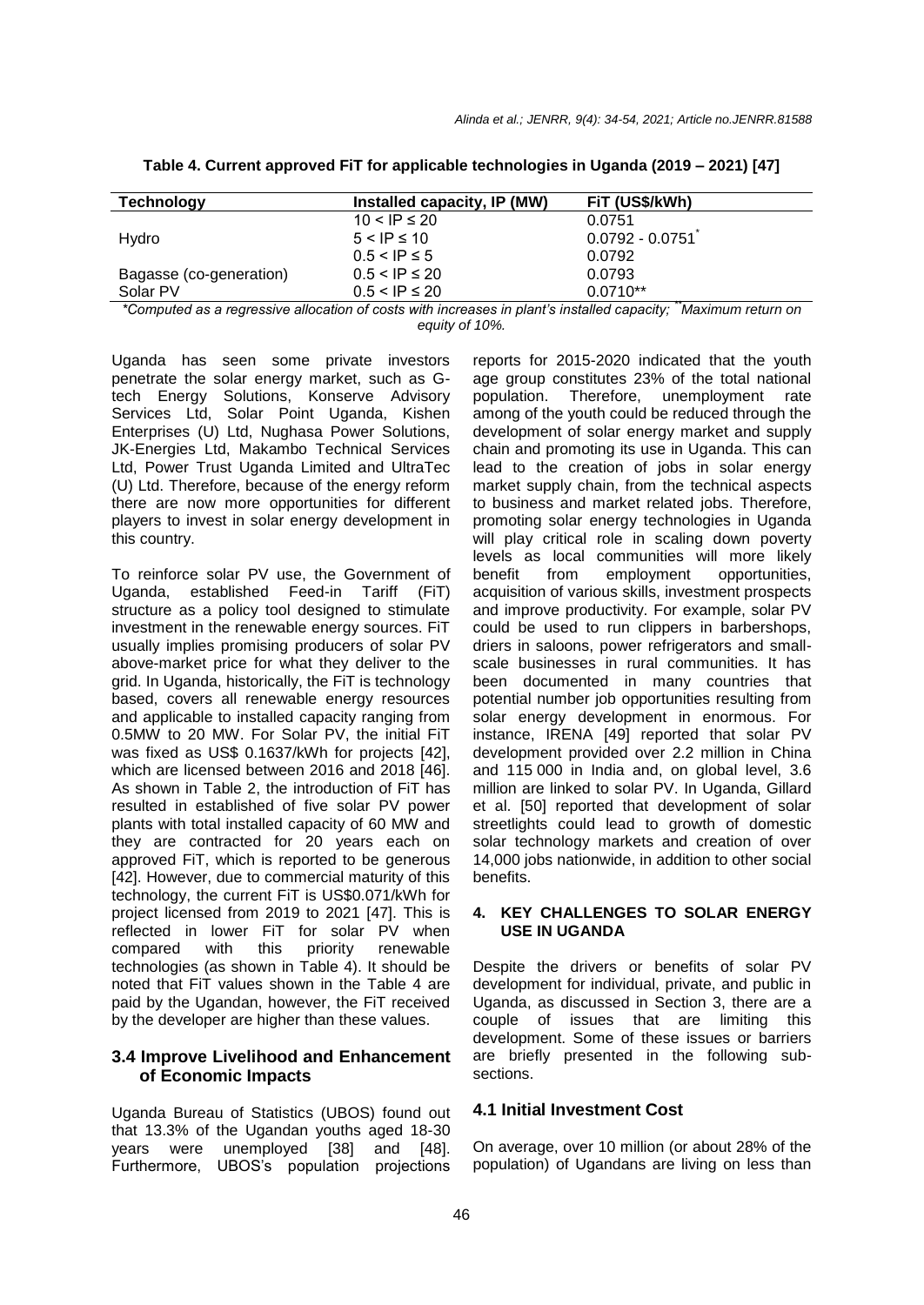US\$1.90 per day [51]. This implies that there is generally low disposable income among the population to invest in solar technologies, which require substantial amounts. On small-scale or rural households' level, investing in the various solar components, require relatively high initial capital, which an average Ugandan may not afford [21]. Although solar kits solutions come in different sizes, smaller sizes are relatively cheaper to acquire but inefficient in term value for money, economic life, and performance. Furthermore, these low wattage solar kits are quite expenses when compare with utility scale solar PV systems. In Uganda, different packages are typically available with several classes of price and system capability (as shown in Table 5). While the cost of solar energy systems on the global scale is continuing to reduce, evidence From Table 5 suggest that the cost for solar energy system is still exorbitant for an average Ugandan.

Even though the cost solar PV have been decreasing for some years now [47], high upfront costs for investment is still identified as a barrier for utility-scale solar PV development in Uganda [37]. Table 6 indicates that international funders from outside the country supported all utilityscale solar power projects financially. This suggests that solar energy projects are expensive to invest by wholly Ugandan owned business, mainly due to high interest rate on bank loans in the country.

# **4.2 Lack of Information and Public Awareness**

The importance of solar radiation in drying clothes and foodstuffs is widely acknowledged in Uganda, however, most Ugandans are not aware of the use of solar technologies to generate electricity, to heat water and to cook food. Moreover, few Ugandans know the costs of solar kits and related components and/or aware that there are credit facilities to acquire these facilities and maintenance services for acquired systems. This limited awareness and the fear to undertake the perceived risk by investing in these technologies has limited potential solar energy prospects [52]. This agrees with IRENA, [39] that consumer education has been stressed as one of the top challenges facing the diffusion of solar energy systems in rural areas in Kenya and the

| <b>Size of the Module</b>                                     | <b>Battery size</b>                                       | <b>Inverter</b>                                       | Price (UGX) |
|---------------------------------------------------------------|-----------------------------------------------------------|-------------------------------------------------------|-------------|
| 1 SolarNow 50W,<br>3lights and a radio                        |                                                           | 1 Mobile charger                                      | 1,050,000   |
| 2 SolarNow 250W PV<br><b>Modules</b>                          | SolarNow 200Ah/12V<br>Deep-cycle Gel<br><b>Batteries</b>  | 1 SolarNow 1.6kW<br>inverter/ Charger                 | 9,500,000   |
| 1 SolarNow 100 W; 6<br>lights; a radio and a<br>DC Led TV/DVD |                                                           |                                                       | 1,800,000   |
| 1 SolarNow 250W<br>system with 15 Lights                      |                                                           |                                                       | 5,800,000   |
| 2 SolarNow 250W PV<br><b>Modules</b>                          | SolarNow 200Ah/12V<br>Deep-cycle Gel<br><b>Batteries</b>  | SolarNow 1.6kW<br>Inverter/Charger                    | 9,500,000   |
| 5 SolarNow 300W PV<br><b>Modules</b>                          |                                                           | 1 solar Tech Solar<br>Pumping Inverter PB<br>1500L-G2 | 13,200,000  |
| 4 SolarNow 250W PV<br><b>Modules</b>                          | 4 SolarNow 200Ah/12<br>Deep-cycle Gel<br><b>Batteries</b> | 1 SolarNow 1.6 kW<br>inverter/ Charger                | 14,500,000  |
| 12 SolarNow 250W<br><b>PV Modules</b>                         | 12 SolarNow<br>200Ah/12V Deep-<br>cycle Gel Batteries     | 1 SolarNow 3.2 kW<br>inverter/Charger                 | 37,000,000  |
| 9 SolarNow 250W PV<br>Modules                                 | 8 SolarNow<br>200Ah/12V Deep-<br>cycle Gel Batteries      | 1 SolarNow 3.2 kW<br>inverter/charger                 | 27,500,000  |

# **Table 5. Solar packages and the associated costs at SolarNow Ltd Uganda [37]**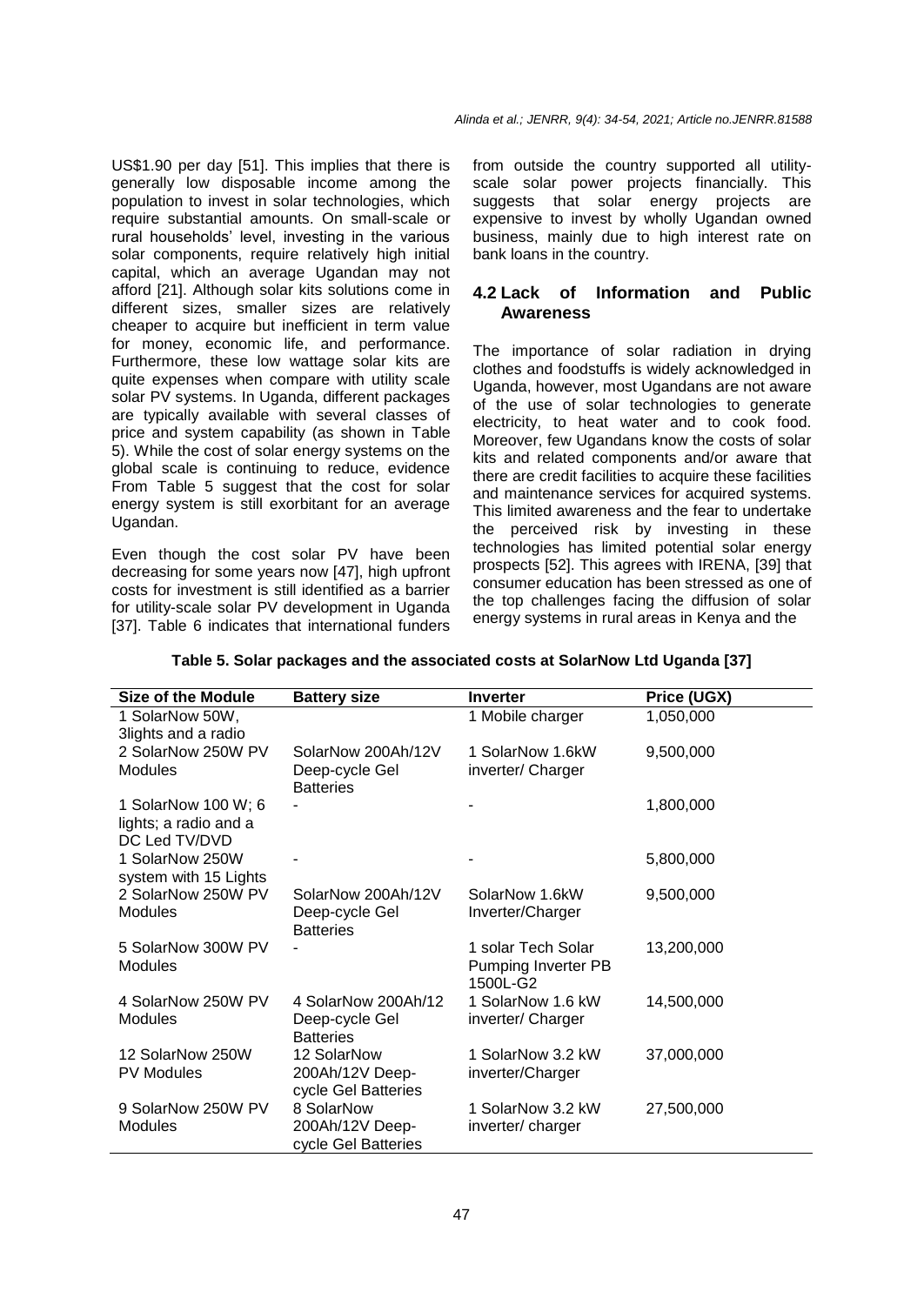| Name (Installed<br>capacity; Year) | <b>Investment cost; Unit cost</b><br>(US\$/kW) | Source of funds and owner                |
|------------------------------------|------------------------------------------------|------------------------------------------|
| Soroti solar Power plant           | US\$19 million; US\$1900/kW                    | Partial funding from the European        |
| $(10$ MW; 2016)                    |                                                | Union Infrastructure Trust Fund          |
| Tororo (10MW; 2017)                | US\$19.6 million;                              | US \$14.7 million borrowed from          |
|                                    | US\$1960/kW                                    | Netherlands Development Finance          |
|                                    |                                                | Company while owners contributed US      |
|                                    |                                                | \$4.9 million                            |
| Kabulasoke (20 MW;                 | US\$24.5 million;                              | Owned by The Xsabo Group, which is       |
| 2019)                              | US\$1225/kW                                    | in turn owned by Dr. David Alobo, a      |
|                                    |                                                | Ugandan resident in Germany.             |
| Mayuge (10 MW; 2019)               | US\$11 million; US\$1100/kW                    | Tryba Energy, a French family industrial |
|                                    |                                                | group dedicated to solar energy.         |

**Table 6. Investment costs of solar projects in Uganda\***

*\* Information extracted from different sources by the authors.*

rest of Africa. To address this lack of awareness and information, public sensitization by government agencies (including educational institutions), solar equipment marketers and nongovernmental organizations, to inform the populace about the benefits and opportunities of solar energy conversion systems uses.

# **4.3 Lack of Human Capacity and Training**

The development of solar energy technologies calls for skills in the areas of engineering, physics and energy economics and governance, as well as business management and project planning and development [53]. Furthermore, capacity building in form of training on the use and development of various solar technologies is crucial for the enhancement of skills of the different groups of people. For example, lack or insufficient technically skilled leads to poor designed and installed solar PV systems, which could discourage potential future users. In addition, lack of appropriate skill by the solar PV vendors could lead to misinformation and exaggerated benefits of these technologies and this could lead to mistrust in this system, the initial promises are not met.

# **4.4 Quality Control of Products**

There is lack of adequate standards and mechanisms to monitor and ensure quality of solar PV systems' components and kits in Ugandan market [21]. Quality control is very low both at the importation and local production levels (for local components), as well as the installation of the solar PV systems [54]. Furthermore, the high market potential has resulted in an influx of dealers selling low quality products or at worst installing the systems

incorrectly. This is partly due to lack of suitable trained professional as well as lack of necessary equipment to assess the quality of these solar products and components available in the market. Even though, these low-quality products are initially cheap, they tend to become expensive over time through additional repairs and replacement cost, which eventually influence other users' decision to adoption solar energy conversion systems negatively [55].

# **4.5 Inadequate Attention to Research and Development**

In addition to availability of solar radiation, solar PV systems are very sensitive to environmental conditions such as ambient temperature, wind and dust as well as mode of installation (such as fixed tilt, sun-tracking, rooftop or ground-based) as well as installation angles (tilt angle and orientation) relatively to solar position [56] and [57]. Hence, the performance of solar PV systems) is location specific and therefore, appropriate research is required to design, select, and install efficient systems for given application in different locations. Furthermore, solar PV modules are available in different technologies, which could influence their performance under different weather, site, and shading conditions. Thus, research and development could guide the selection of appropriate solar PV technologies (such as silicon crystalline and thin film).

# **4.7 Lack of Interest of Financial Institutions in Solar Loan Products**

Large-scale utility solar PV, small-scale decentralized PV and solar kits (such as solar home systems) are relatively expensive for an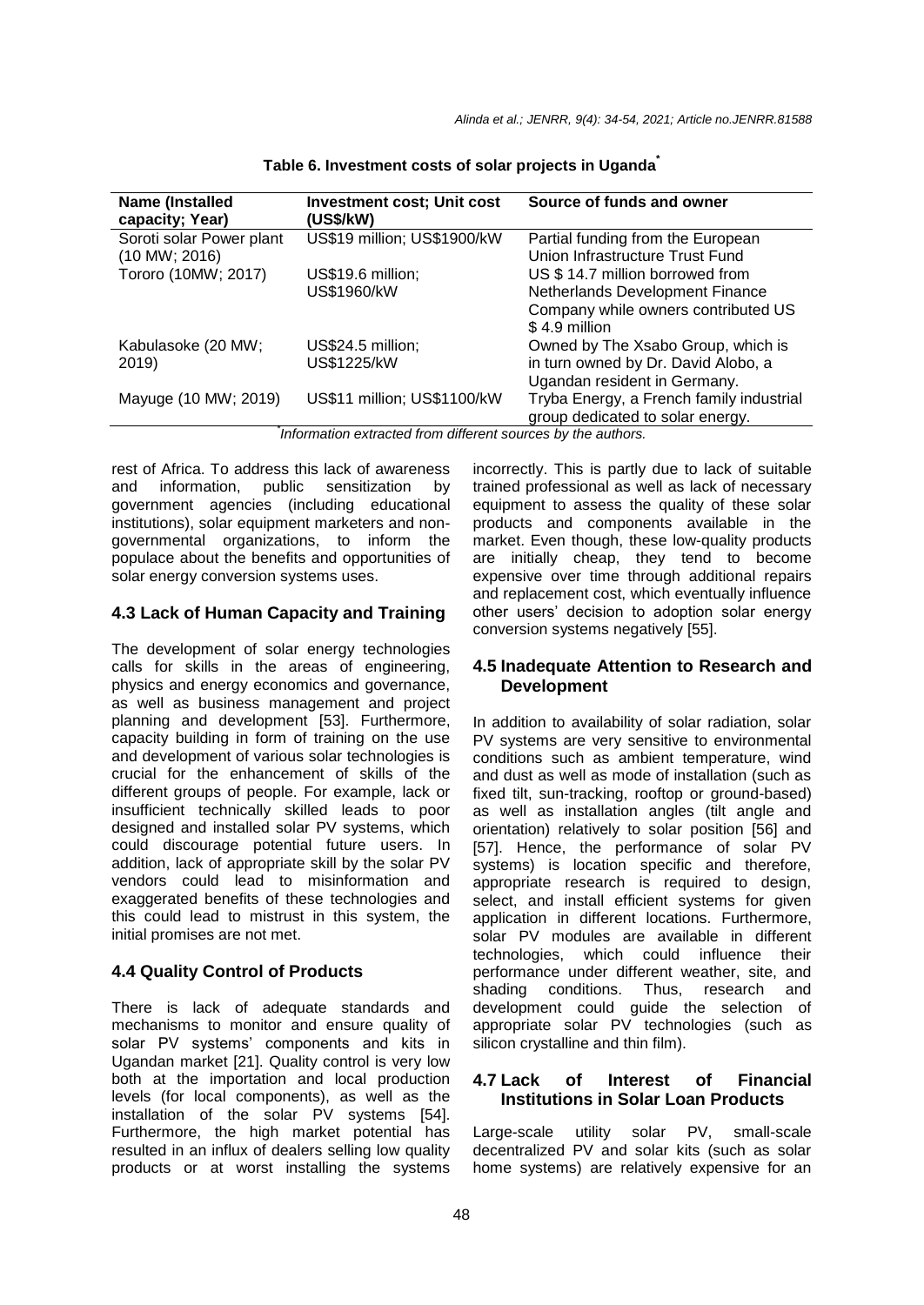average business owner, households and lowincome earners, respectively in Uganda (as shown in Table 5 and Table 6). To acquire these solar PV systems, corporate and individual, generally need financial support and/or loan financial institutions [58]. Furthermore, prospective solar PV companies have struggled to convince financial institutions that they can make credible technical and partners, and many micro finance institutions (MFI's) and Savings and Credit Cooperatives (SACCOs) are not interested in the provision of a solar loan product for fixed or mobile systems. As noted by [59], consumers complained about lack of technical support on the ground, and this provides additional cause for financial institutions to be skeptical about the sustainability of a solar PV portfolio. In a study by [59], it was noted that, the effects of limited financing options affect all the levels of the distribution value chain, i.e., from the manufacturer through to the importers, distributors, dealers and then to the final user of these technologies. The role of financing in promoting innovation in renewable energy has been widely acknowledged in literature [40, 60]. Therefore, without appropriate financial support subsidies and loan, as well as other financial oriented conducive environment, government targeted effort for solar PV development and use would not be achieved.

# **4. 8 Institutional Barriers**

Even though, Uganda's energy reform has liberated energy market in this country, however, institutional configuration of Uganda's energy segment is still under government control, with the energy generation and supply assigned amongst numerous government units. Moreover, the inconsistent interpretation and application in the taxation policy incentives coupled with limited support for the sector has continually hampered the growth of off-grid solar industry across the region. Additionally, companies involved in importing solar components face unclear import regulations, customs and tax policy, which in turn

have exacerbated unhelpful misunderstandings between solar energy players, and tax and custom authorities.

Coupled with these issues, Ugandan government charges various taxes on solar components and these include import duty (ID, maximum rate: 25%), withholding tax (WHT, maximum rate: 6%), value added tax (VAT, maximum rate: 18%) and infrastructural levy (ILV, maximum rate: 1.5%) [61]. Table 7 shows the applicable tax rates for Pico-PV system and solar home system (SHS) in Ugandan market. It can be observed from this table that total tax on these solar kits varies from 6% to 35.5%. In Table 8, it is observed that apart from solar module (with total tax rate of 6%), other key components of solar PV system attracted high tax rates from 24% to 50.5% (for cables, which are essential components of the system). Therefore, in general, high tax rates is an additional and discouraging cost on investment and installation of solar PV system in Uganda.

Furthermore, there is limited harmonization by the different units of the government such as Electricity Regulatory Agency (ERA), MEMD, Uganda Electricity Transmission Company Limited, Rural Electricity Agency, Uganda National Bureau of Standards, Electricity Disputes Tribunal, Directorate of water resources management and National Environmental Management Authority. This inadequate synchronization causes many delays regarding the licensing of solar energy projects. Unfortunately, the country does not have regional or national research centres, which would help in creating innovations in area of solar energy systems development. Relatedly, if national governments instituted a policy framework aimed at rolling out solar powered lighting in Uganda, the country could realize multiple cobenefits for society, the economy, and the environment.

|  |  | Table 7. Tax rates for Pico-PV and solar home system in Uganda |  |
|--|--|----------------------------------------------------------------|--|
|  |  |                                                                |  |
|  |  |                                                                |  |

| Type       | Capacity rate (W) | ID $(%)$ | <b>VAT (%)</b> | <b>WHT (%)</b> | ILV $(%)$ | Total tax (%) |
|------------|-------------------|----------|----------------|----------------|-----------|---------------|
| Pico-PV    | < 1.499           | 10       | Exempt         |                | 1.5       | 17.5          |
|            | $1.5 - 2.999$     | 10       | 18             |                | 1.5       | 35.5          |
|            | $3 - 10.999$      |          | Exempt         |                |           |               |
| <b>SHS</b> | $11 - 20.999$     |          |                |                |           |               |
|            | $21 - 49.999$     |          |                |                |           |               |

*\*Source: Data extracted from USEA [61]*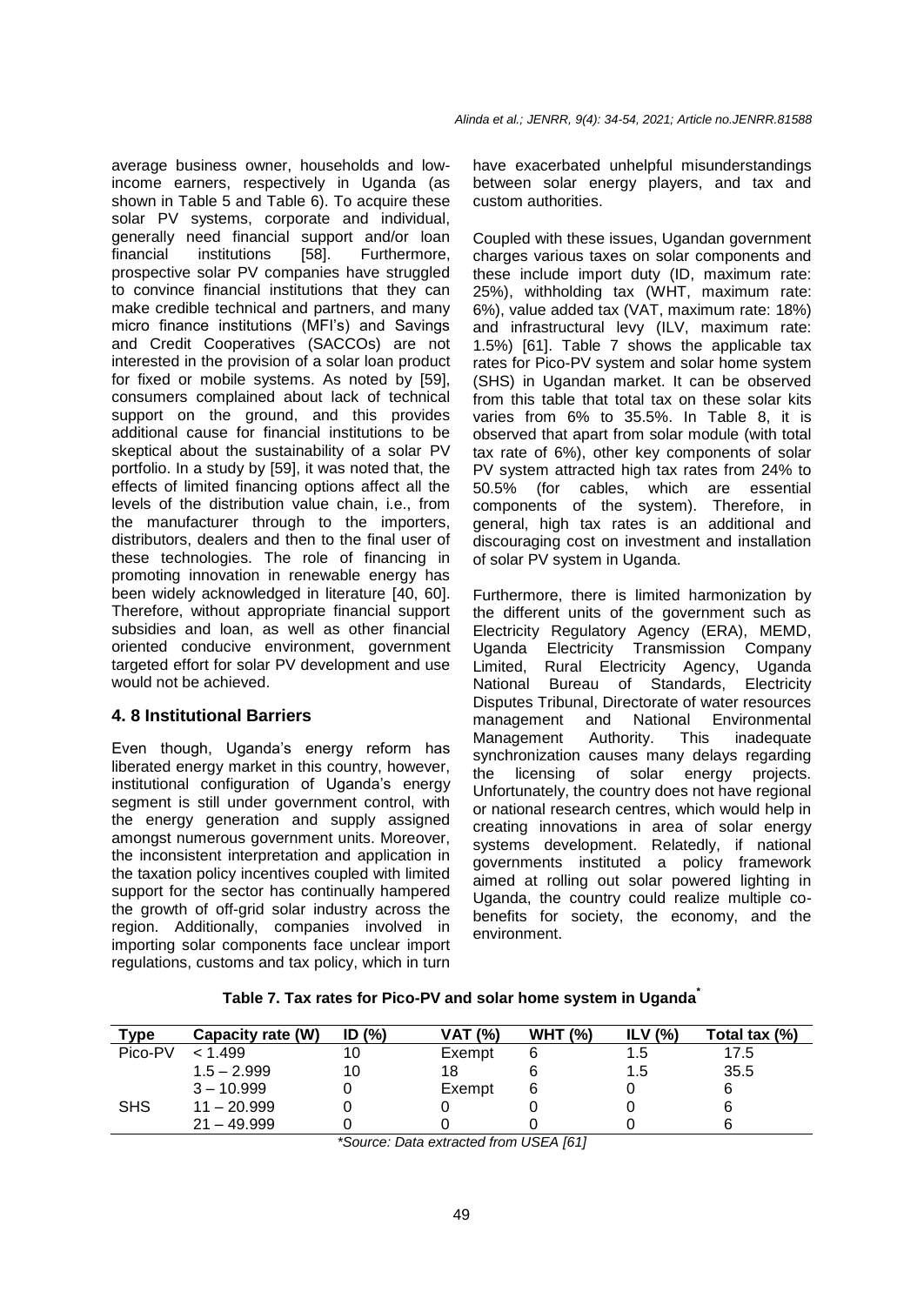| Component        | Size/Type                 | ID $(%)$ | <b>VAT</b><br>(%)           | <b>WHT (%)</b> | ILV $(%)$ | <b>Total tax</b><br>(%) |
|------------------|---------------------------|----------|-----------------------------|----------------|-----------|-------------------------|
| Solar module     |                           | Exempt   | Exempt                      | 6              | 0         | 6                       |
| Solar charge     | Voltage <1000V            | 10       | 18                          | 6              | 1.5       | 35.5                    |
| control units    | Voltage >1000             | 0        | 18                          | 6              | 0         | 24                      |
| DC to AC         |                           | 0        | 18                          | 6              | 0         | 24                      |
| Inverters        |                           |          |                             |                |           |                         |
| Solar PV cables  |                           | 25       | 18                          | 6              | 1.5       | 50.5                    |
| <b>Batteries</b> | Flooded lead acid         | 35       | Exempt                      | 6              | 1.5       | 42.5                    |
|                  | Absorbent glass mat       | 35       | Exempt                      | 6              | 1.5       | 42.5                    |
|                  | Gel                       | 35       | Exempt                      | 6              | 1.5       | 42.5                    |
|                  | Lithium<br>$\overline{a}$ | 35       | Exempt<br>$\cdots$ $\cdots$ | 6              | 1.5       | 42.5                    |

**Table 8. Tax rates for key components of a solar PV system\***

*\*Source: Data extracted from USEA [61]*

#### **5. SUGGESTED MEASURES AND POLICY RECOMMENDATIONS**

This section presents the various policy interventions that need to be adopted to help in overcoming the barriers identified in previous **Section** 

- i. Government of Uganda should remove all tax on solar kits (Pico-solar PV and SHS) and key components of solar PV system and other solar energy conversion systems (such as solar water heating systems). This in turn could reduce the overall investment cost of these solar PV systems and make it easier for potential users (that can afford it) to buy and import quality solar PV products.
- ii. Even though, it could be argued that investment in solar PV system is more economically viable now than couple of years back, decreasing FiT for solar PV from US\$0.11/kWh (in ERA-FiT -Phase II) to US\$0.071/kWh, (in ERA-FiT- Phase IV), which translate to 35.5% reduction, could lead to setback and discourage potential private investors.
- iii. Timely and accurate information to sensitize the populace about the potential benefits (such as positive impact of the environment, free and cheap energy, improving livelihood and productivity, and business and job opportunities) of use and development of solar energy conversion systems, as well as available funding opportunities and investment payment plans, will go a long way to improve solar energy technologies across the country. This could easily be achieved by campaigns on radio and free-to-air television channels, billboard information in

strategy locations in all districts, towns and cities, and education curriculum for elementary and secondary schools.

- iv. There is need for the regulators such as Uganda National Bureau of Standards (UNBS) and other agencies of the government to adopt strict guidelines regarding the standard of solar energy equipment that are been sold in Uganda. This can be achieved by equipped the Bureau with essential and standard facilities as well as with professional with required skilled. Furthermore, good relationship between the Bureau and national and international research institutions will ensure that it has correct information on quality of solar energy conversion equipment.
- v. As a catalyst to capacity building, there is need to strengthen the academic institutions in Uganda. These institutions occupy an important and envisaged central role, in contributing to capacity building for sustainable energy development. Research undertaken by these academic institutions will aid in building capacity in the area of solar energy technologies and contribute to UNBS ability to have access research-based information that could help making accurate decision on quality of solar energy components. This newly established Master and PhD in Energy economics and Governance at Makerere University of Business School Kampala, Master in Renewable Energy at Makerere University Kampala, and Master in Renewable Energy and Energy Management at Kampala International University, are some of the programmes within Uganda, that train professional and expertise in Renewable Energy. However,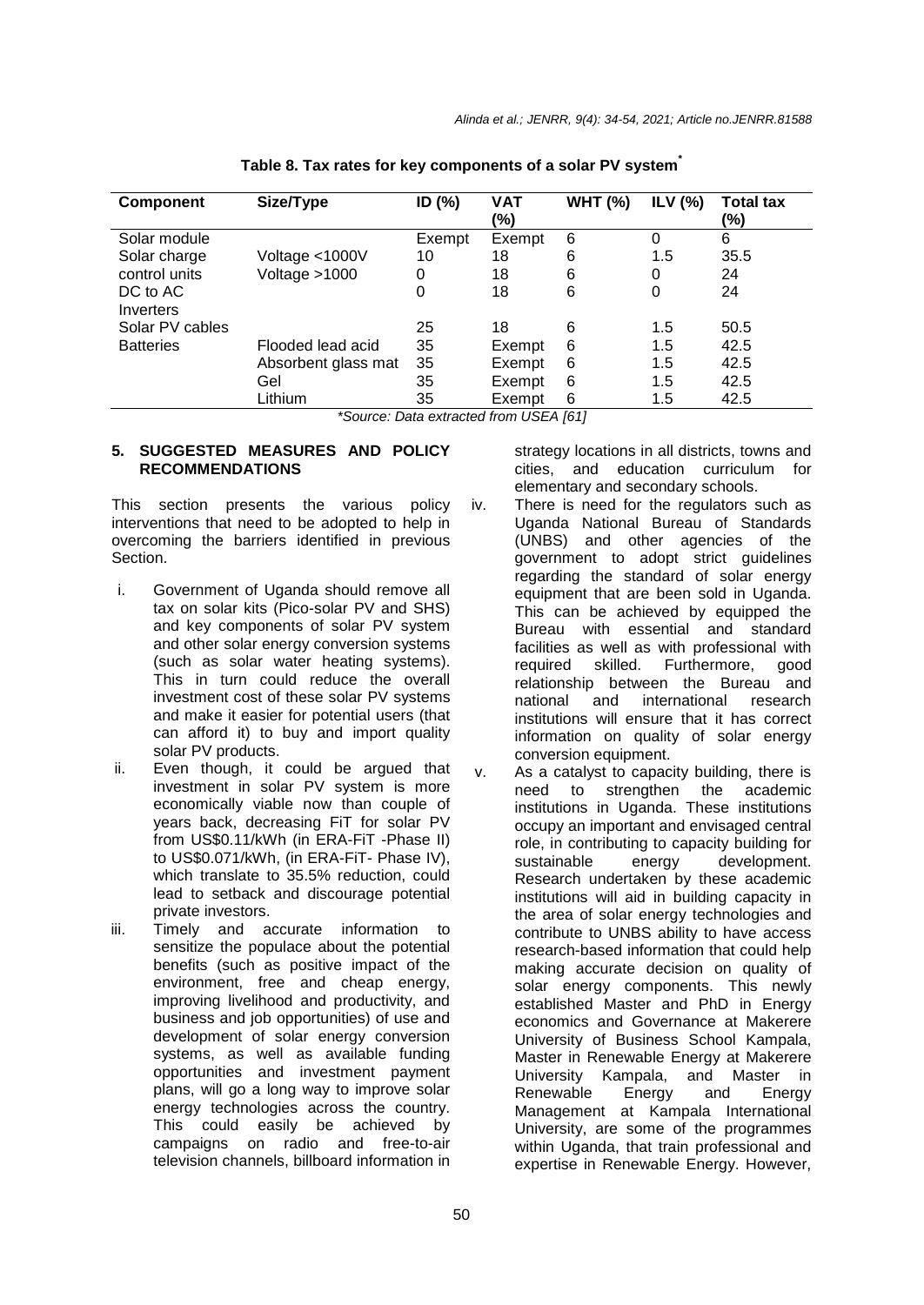the tuition fees of these programmes are currently beyond an average Ugandan to undertake.

### **6. CONCLUSION**

The paper examines the current status of solar energy status in Uganda as well as the opportunities, barriers and suggest policy interventions that could be implemented to mitigate the challenges and barriers observed. Considering that Uganda is endowed with huge potential of solar energy resources, the country could meet all the citizens' energy needs if this resource alone is well developed.

In addition to this excellent resource, it is observed that, other benefits of the development of the resource are vast, from individual (improving livelihood and conditions of living – through job creation, improving business productivity, reduce indoor pollution, improving household access to clean energy) to community, private (such as improve productivity, less dependency on utility-grid, and reduce expenses on backup generators), and public entities (such as improving government revenue – income through individual and business income; reduce expenses on electricity transmission and distribution infrastructure, and reduction in social costs to manage crime resulting from jobless youths).

Nonetheless, the development of solar PV systems in Uganda is affected by many obstacles such as informational (in terms of knowledge and awareness), economic, institutional, social, and technical barriers. To overcome these barriers, the government can develop implementable policies, which are supported by strong political will by all relevant government agencies and actors.

#### **DISCLAIMER**

The products used for this research are commonly and predominantly use products in our area of research and country. There is absolutely no conflict of interest between the authors and producers of the products because we do not intend to use these products as an avenue for any litigation but for the advancement of knowledge. Also, the research was not funded by the producing company rather it was funded by personal efforts of the authors.

### **COMPETING INTERESTS**

Authors have declared that no competing interests exist.

### **REFERENCES**

- 1. IRENA. Africa 2030: Roadmap for renewable energy future. IRENA, Abu Dhabi; 2015.<br>Ren21 – Re
- 2. Ren21 –Renewables. Global Status Report; 2020. Available[:https://www.ren21.net/wp](https://www.ren21.net/wp-content/uploads/2019/05/gsr_2020_full_report_en.pdf)[content/uploads/2019/05/gsr\\_2020\\_full\\_re](https://www.ren21.net/wp-content/uploads/2019/05/gsr_2020_full_report_en.pdf) [port\\_en.pdf.](https://www.ren21.net/wp-content/uploads/2019/05/gsr_2020_full_report_en.pdf) (Accessed on 30 June 2020)
- 3. Available[:https://www.eia.gov/international/](https://www.eia.gov/international/overview/country/UGA) [overview/country/UGA](https://www.eia.gov/international/overview/country/UGA) (Accessed on 22 June 2021)
- 4. Available[:https://solargis.com/maps-and](https://solargis.com/maps-and-gis-data/download/uganda)[gis-data/download/uganda](https://solargis.com/maps-and-gis-data/download/uganda) (Accessed on 15 May 2021)
- 5. Norton Rose Fullbright (NRFC). Investing in the Electricity Sector in Uganda*;* Norton Rose Fullbright (NRFC): Hong Kong, China; 2015.
- 6. Prăvălie R, Patriche C, Bandoc G. Spatial assessment of solar energy potential at global scale. A geographical approach. Journal of Cleaner Production. 2018; 209:692–721.
- 7. Ohunakin OS, Adaramola MS, Oyewola OM, Fagbenle RO. Solar energy applications and development in Nigeria: Drivers and barriers. Renewable and<br>Sustainable Energy Reviews. 2014; Sustainable Energy Reviews. 2014; 32:294–301.
- 8. Kiefer CP, del Río P. Analyzing the barriers and drivers to concentrating solar power in the European Union. Policy implications, Journal of Cleaner Production; 2019.
- 9. Xue Y, Lindkvist CM, Temeljotov-Salaj A. Barriers and potential solutions to the diffusion of solar photovoltaics from the public-private-people partnership perspective – Case study of Norway. Renewable and Sustainable Energy Reviews. 2021; 137:110636.
- 10. Do, Thang Nam, Burke Paul J, Baldwin Kenneth GH, Nguyen Chinh. The Underlying drivers and barriers for solar photovoltaic diffusion: The case of Vietnam. Energy policy. 2020; 144:111561.
- 11. Engelken M, Römer B, Drescher M, Welpe IM, Picot A. Comparing drivers, barriers, and opportunities of business models for renewable energies: A review. Renewable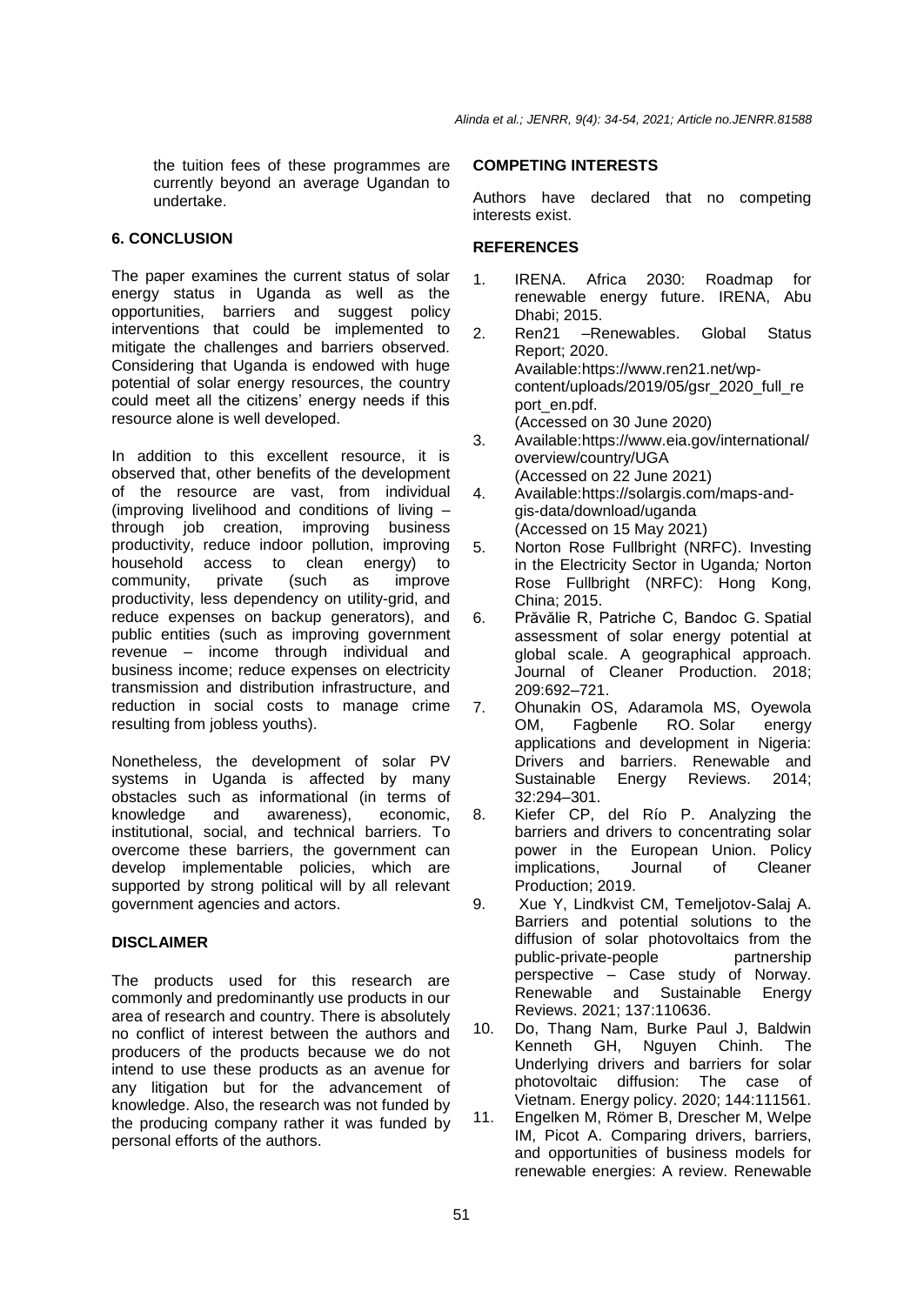and Sustainable Energy Reviews. 2016; 60:795–809.

- 12. Wassie YT, Adaramola MS. Socioeconomic and environmental impacts of rural electrification with Solar Photovoltaic systems: Evidence from southern Ethiopia. Energy for Sustainable Development. 2021; 60:52–66.
- 13. Irfan M, Yadav S, Shaw K. The adoption of solar photovoltaic technology among Indian households: Examining the influence of entrepreneurship. Technological Forecasting and Social Change. 2021; 169:120815.
- 14. Thomas PJM, Williamson SJ, Harper PW. The diffusion of solar home systems in Rwandan refugee camps. Energy for Sustainable Development. 2021; 63:119–132.
- 15. Ali S, Stewart RA, Sahih O. Drivers and barriers to the deployment of pumped hydro energy storage application.<br>Systematic literature review, cleaner Systematic literature review, cleaner engineering and technology; 2021.
- 16. Kanda W, Hjelm O. Drivers for and barriers to the diffusion of biogas technologies through export. Technological Forecasting and Social Change. 2021; 168:120780.
- 17. Aarakit SM, Ntayi JM, Wasswa F, Adaramola MS, Ssennono VF. Adoption of solar photovoltaic systems in households: Evidence from Uganda, Journal of Cleaner Production; 2021.
- 18. Wabukala BM, Otim J, Mubiinzi G, Adaramola MS. Assessing wind energy development in Uganda: Opportunities and challenges. Wind Engineering. 2021; 0309524X2098576.
- 19. Fashina A, Mundu M, Akiyode O, Abdullah L, Sanni D, Ounyesiga L. The Drivers and barriers of renewable energy applications, and development in Uganda: A review. Clean technologies. 2019; 1(1):9-39.
- 20. Bhamidipati PL, Elmer Hansen U, Haselip J. Agency in transition: The role of transnational actors in the development of the off-grid solar PV regime in Uganda. Environmental Innovation and Societal Transitions; 2019.
- 21. Mugagga RG, Chamdimba HBN. A comprehensive review on the status of Solar PV growth in Uganda. J. Energy research and reviews. 2019; 3(4):1-14.
- 22. Amir M, Khan SZ. Assessment of renewable energy: Status, challenges, COVID-19 impacts, opportunities, and

sustainable energy solutions in Africa, Energy and Built Environment; 2021. ISSN 2666-1233.

- 23. Maka AOM, Salem S, Mehmood M. Solar photovoltaic (PV) applications in Libya: Challenges, potential, opportunities and future perspectives. Cleaner Engineering and Technology*.* 2021; 5:100267.
- 24. Mugisha J. Ratemo MA, Keza BCB, Kahveci H. Assessing the opportunities and challenges facing the development of off-grid solar systems in Eastern Africa: The cases of Kenya, Ethiopia, and Rwanda, Energy Policy. 2021; 150:112131. ISSN 0301-4215.
- 25. Sadat SA, Fini MV, Hashemi-Dezaki H, Nazififard M. Barrier analysis of solar PV energy development in the context of Iran using fuzzy AHP-TOPSIS method, Sustainable Energy Technologies and Assessments. 2021; 47:101549. ISSN 2213-1388.
- 26. Aly A, Moner-Girona M, Szabó S, Pedersen AB, Jensen SS. Barriers to large-scale solar power in Tanzania. Energy for Sustainable Development. 2019; 48:43–58.
- 27. Pablo Del Río, Cristina Peñasco, Pere Mir-Artigues. An overview of drivers and barriers to concentrated solar power in the European Union, Renewable and<br>Sustainable Energy Reviews, Sustainable Energy Reviews, 2018;81(1):1019-1029.
- 28. Ugulu AI. Barriers and motivations for solar photovoltaic (PV) adoption in urban<br>Nigeria. International Journal of Nigeria. International Journal of<br>Sustainable Energy Planning and Sustainable Energy Planning and Management. 2019; 21.
- 29. Danielle Denes dos Santos Carstens, Sieglinde Kindl da Cunha. Challenges and opportunities for the growth of solar photovoltaic energy in Brazil, Energy Policy. 2019; 125:396-404.
- 30. Piyush Choudhary, Rakesh Kumar Srivastava. Sustainability perspectives- A review for solar photovoltaic trends and growth opportunities, Journal of Cleaner Production. 2019; 227:589-612.
- 31. George A, Boxiong S, Arowo M, Ndolo P, Chebet C, Shimmon J. Review of solar energy development in Kenya: Opportunities and challenges, Renewable Energy Focus. 2019; 29:123-140. ISSN 1755-0084.
- 32. Rakesh Kumar Tarai, Paresh Kale. Solar PV policy framework of Indian States: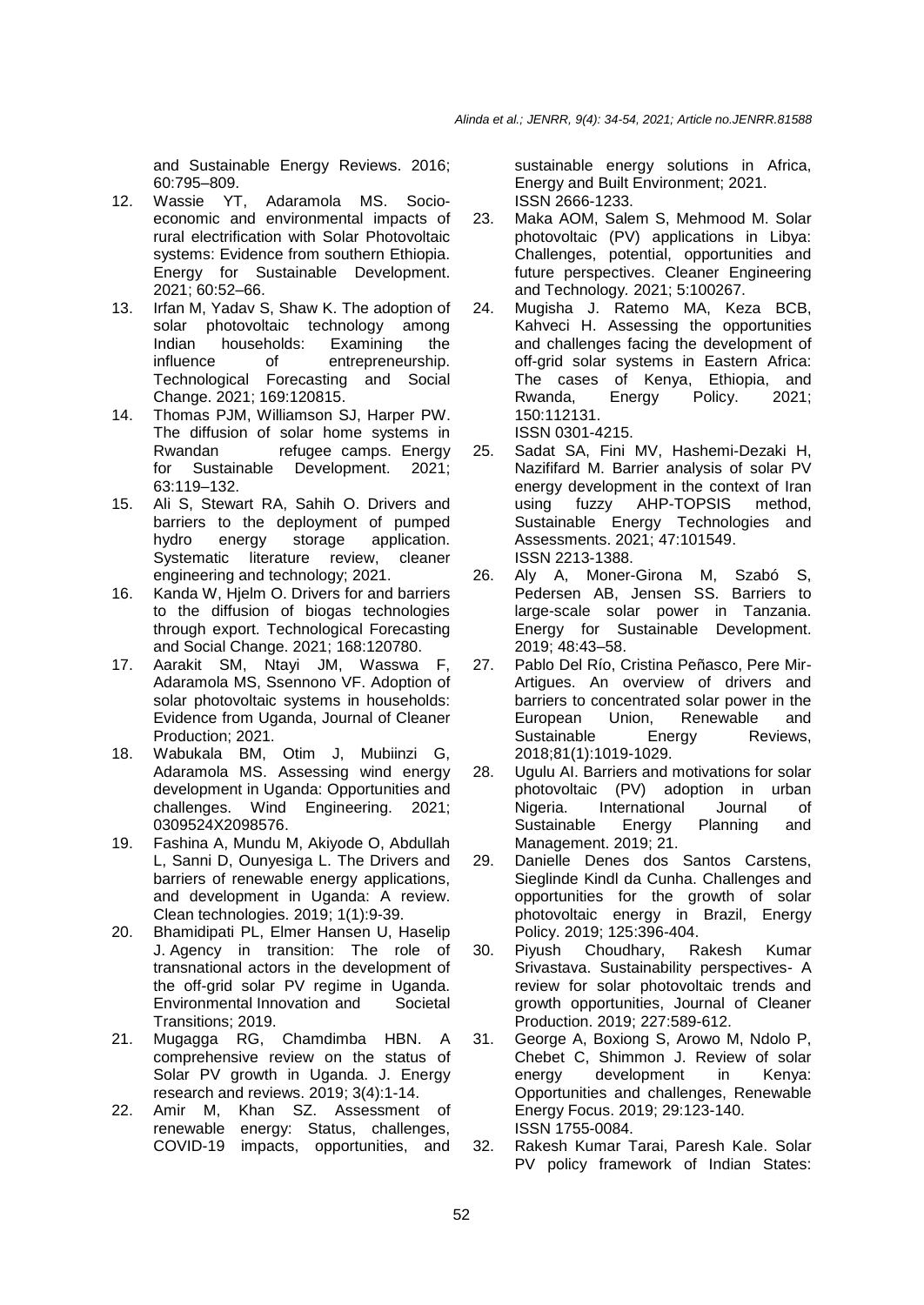Overview, pitfalls, challenges, and improvements, Renewable Energy Focus. 2018; 26:46-57. ISSN 1755-0084.

- 33. Gorjian S, Zadeh BN, Eltrop L, Shamshiri RR, Yasaman Amanlou Y. Solar photovoltaic power generation in Iran: Development, policies, and barriers, Renewable and Sustainable Energy Reviews. 2019; 106:110-123. ISSN 1364-0321.
- 34. ERA-FiT-II- Uganda Renewable Energy Feed-in Tariff (REFIT); 2013. Available:https://www.getfituganda.org/app/download/3005814/Ugand a-REFIT-Guidelines-2012-Final.pdf. (Accessed on 07 July 2020)
- 35. ERA-FiT-IV. Feed-in Tariff Phase IV. Available:https://www.era.or.ug/index.php/t ariffs/generation-tariffs/feed-in-tariff 2019; (Accessed on 07 July 2020)
- 36. Fashina AA, Azeko ST, Asare J, et al. Study on the Reliability and Performance of Solar Powered Street Lighting Systems. International Journal of Scientific World. 2017; 5(2):110-116.
- 37. Available: https://www.solarnow.eu/shop/ (Accessed on 26 June 2021)
- 38. Electricity Regulatory Authority (ERA) Installed power generation in Uganda. Available:https://www.era.or.ug/index.php/ stats/generation-statistics/installedcapacity (Accessed on 01 June 2020)
- 39. IRENA- Renewable Power Generation Costs in 2019; 2020. Available on on on on on the contract of the contract of the contract of the contract of the contract of the contract of the contract of the contract of the contract of the contract of the contract of the contract of the c https://www.irena.org/publications/2020/Ju n/Renewable-Power-Costs-in-2019 (Accessed 7 July 2020)
- 40. Asamoah N. Catalyzing Markets for Modern Lighting. GVEP ESME GRANTS. Lighting Africa: www.lighting Africa.com; 2013.
- 41. Draft National Energy Policy, Available:https://www.energyandminerals.g o.ug/site/assets/files/1081/draft\_revised\_e nergy\_policy\_-\_11\_10\_2019-1\_1.pdf 2019 (Accessed on 10 March 2020).
- 42. Oloya IT, Gutu Tar JL, Adaramola MS. Techno-economic assessment of 10 MW centralised grid-tied solar Photovoltaic system in Uganda. Case Studies in Thermal Engineering. 2021; 25(25): 100928.
- 43. ITA. Available from Uganda Agricultural Sector (trade.gov); 2021. (Accessed on 17 November 2021)
- 44. Linh Pham: Does financial development matter for innovation in renewable energy? Applied Economics Letters. 2019; 26:1756- 1761.
- 45. Tiep NC, Wang M, Mohsin M, Kamran HW, Yazdi FA. An assessment of power sector reforms and utility performance to strengthen consumer self-confidence towards private investment. Economic Analysis and Policy. 2021; 69:676-689.
- 46. Electricity Regulatory Authority Fit 2016- 2018
- 47. Electricity Regulatory Authority FIT 2019- 2021
- 48. Uganda National Household Survey (UNHS) 2016/2017 Report https://www.ubos.org/wpcontent/uploads/publications/03\_20182016 UNHS\_FINAL\_REPORT.pdf 2016; (Accessed on 31 May 2020)
- 49. IRENA. Renewable Energy and Jobs Annual Review 2019; 2019. Available:https://www.irena.org/publication s/2019/Jun/Renewable-Energy-and-Jobs-Annual-Review-2019 (Accessed on: 29 May 2021)
- 50. Gillard R, Oates L, Kasaija P, Sudmant A, Gouldson A. Sustainable urban infrastructure for all: Lessons on solarpowered streetlights from Kampala and Jinja, Uganda. Coalition for Urban Transitions. London and Washington, DC; 2019.

http://newclimateeconomy.net/content/citie

- s -working papers<br>The World Bank. 51. The World Bank. Uganda poverty assessment report; 2016. Available:https://www.worldbank.org/en/co untry/uganda-poverty-assessment-2016 fact sheet.
- 52. Adetona ZA, Ogunyemi J, Bitrus I. Investigation into the maintenance management awareness on solar PV renewable energy system in Nigeria. 1st National conference 28-30 Oct, 2020; 2020.
- 53. Rubino A, Sapio A, Hallack M, La Scala M. (Eds.). Handbook of energy economics and policy: Fundamentals and applications for engineers and energy planners. Elsevier; 2021.
- 54. Groenewoudt AC, Romijn HA, Alkemade F. From fake solar to full service: An empirical analysis of the solar home systems market in Uganda. Energy for Sustainable Development. 2020; 58:100- 111.